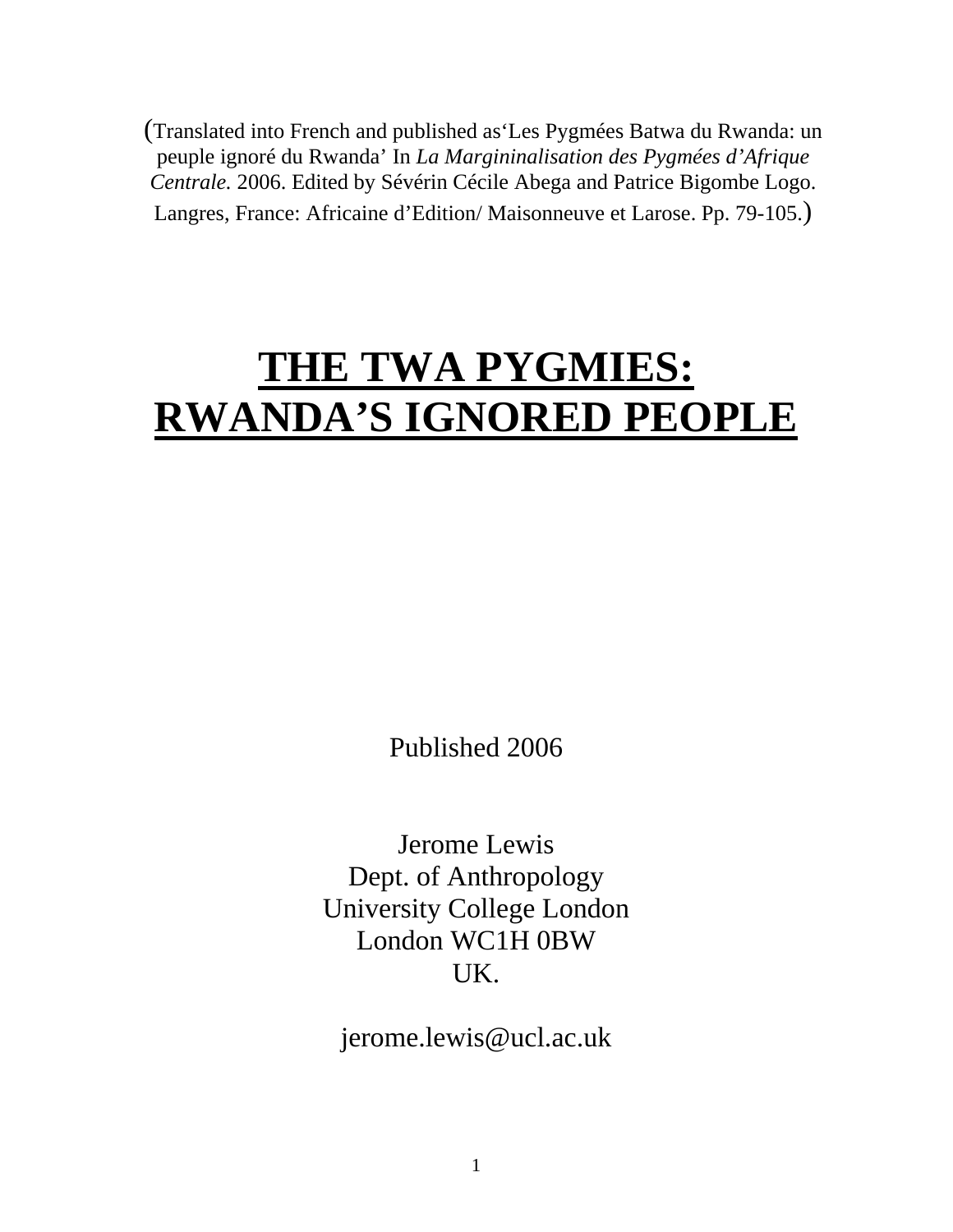## **THE TWA PYGMIES: RWANDA'S IGNORED PEOPLE**

#### 'RWANDA: Census finds 937,000 died in genocide

KIGALI, 2 April 2004 (IRIN) - A census carried out by Rwanda's Ministry of Youth, Culture and Sports found that 937,000 Tutsi and politically moderate Hutus died during the 1994 genocide, an official announced on Thursday… "We commemorate the genocide to give honour and dignity to the victims of genocide, reflect on the past and strive to move to a better future," he added.<sup>['1](#page-1-0)</sup>

As this IRIN report testifies, ten years after the Rwandan Genocide the consequences of these events for the Twa of Rwanda continue to be ignored by mainstream Rwandan society and the media.

The horrifying number of Tutsi and moderate Hutu that died represent about 14 per cent of the nation. Although less than one per cent of Rwanda's population, it is estimated that 30 per cent of the Rwandan Twa died or were killed during the Genocide and ensuing war<sup>[2](#page-1-1)</sup>. Despite having no interest or role in national politics, the Twa have suffered disproportionately as a consequence of the rivalries of others. The majority of Twa left in Rwanda in 1995 were poverty stricken women and children with few sources of income and inadequate land. This human tragedy remains ignored by almost all commentators on the Rwandan Genocide and war.

This chapter will sketch out how the Twa have been marginalized to such an extent that their deaths, struggles and resistance are so rarely mentioned, acknowledged or remembered. After some historical background and a brief introduction to the major issues, this chapter will describe key features of the Twa's experience of the Genocide, war and life afterwards. In order to present rarely heard voices from Rwanda their own words are used as much as possible.

## **The Twa of Rwanda**

The Twa of Rwanda are part of a larger grouping of Twa Pygmies. They were historically specialist hunter-gatherers adapted to the mountain forests of the region. They are the indigenous people of the Great Lakes Region<sup>3</sup>. All Twa recognize their shared descent

1

<span id="page-1-0"></span><sup>1</sup> IRIN Africa English reports, 4/2/2004. Copyright (c) UN Office for the Coordination of Humanitarian Affairs 2004.

<span id="page-1-1"></span> $2$  Lewis and Knight 1995:93.

<span id="page-1-2"></span><sup>&</sup>lt;sup>3</sup> Research by both local African and European historians, including Mateke 1970; Maquet and Naigiziki 1957; and Vansina 2001: 25, 32-4, indicates that the forests in Southwestern Uganda, Eastern DRC and Western and Northern Rwanda were occupied by Twa prior to the arrival of other groups.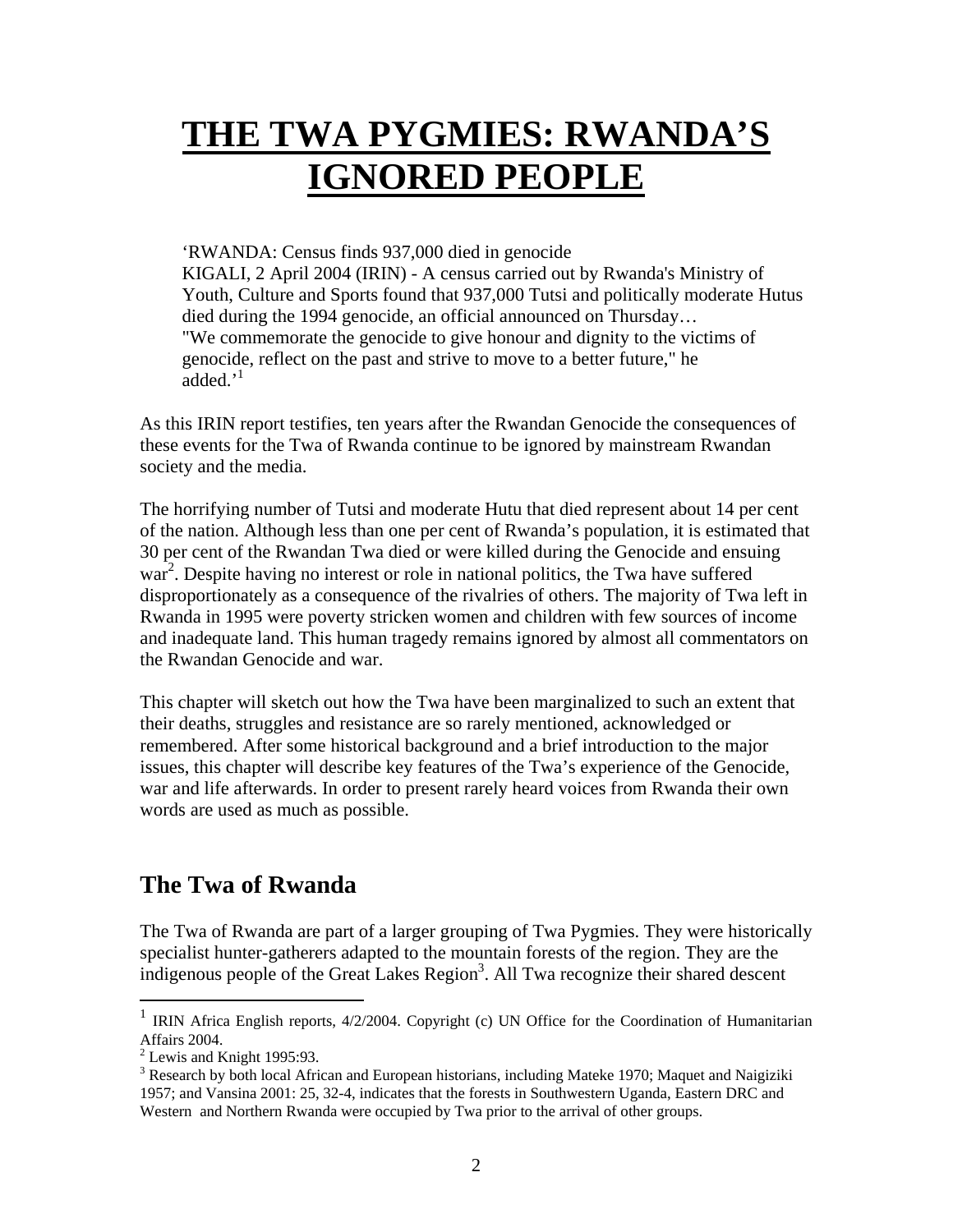from these first hunter-gatherer inhabitants despite speaking different languages today. Today Twa live in parts of southwestern Uganda, eastern DRC, Rwanda and Burundi.

Living dispersed over approximately 100,000km², their total population is estimated to be 69,500– 87,000. This is composed of 20,000– 27,000 in Rwanda; 30,000– 40,000 in Burundi; 16,000 in DRC; and 3,500– 4,000 in Uganda (Lewis 2000: 5). The Twa are a minority numerically and politically, making up between 0.02–0.7 per cent of the total population in the various countries they occupy. In Rwanda they make up an estimated  $0.2 - 0.4$  per cent of the population.

Despite being numerically insignificant in Rwanda today, the Twa's historic role as the first people of this area makes them a fundamental constituent of Rwandan society and culture. They figure prominently in other groups' historical and mythical narratives, and due to their status as first occupants the Twa hold crucial roles in chieftaincy and earthfertility rituals. Their traditional culture is respected for its sophisticated knowledge of the forest ecosystem; in, for instance, the uses of different plants for food and medicine, or for hunting and orientation skills. The Twa's great talent for the performing arts, as musicians, singers, dancers, acrobats and clowns, is unsurpassed in the region and widely appreciated.

As the original inhabitants of the land the Twa deserve respect. In contrast to latercomers, the Twa used the environment without destroying or seriously damaging it. It is only due to their long-term custody of the area that later-comers have good land to use. Whilst maintaining their own values and distinctive lifestyle, the Twa have adopted aspects of the languages and practices of their neighbours. In Rwanda they share clan names, marriage rites and certain religious beliefs.

## **The historical context**

Although they were once hunting and gathering throughout the Great Lakes Region, today it is estimated that less than 7000 Twa have some access to forest resources.<sup>[4](#page-2-0)</sup> Starting several centuries ago in Rwanda and Burundi, incoming agriculturalists and pastoralists deforested large parts of the most fertile areas for farming and herding. As the forests were destroyed, immigrant groups depended less and less on the Twa for access to the forest and its produce. The consequent loss of hunting and gathering territories resulted in many Twa becoming increasingly dependent on the farmers and herders for food and land.

In the last century deforestation accelerated as populations boomed and international influences promoted large agricultural and industrial projects, infrastructure developed, and logging and mining occurred in forested areas. The government designated large areas of forest as military zones and banned local people. The recent imposition of conservation areas in the last remaining good forests; Parc des Volcans and Nyungwe

<span id="page-2-0"></span><sup>&</sup>lt;u>.</u> 4 Lewis 2000:9.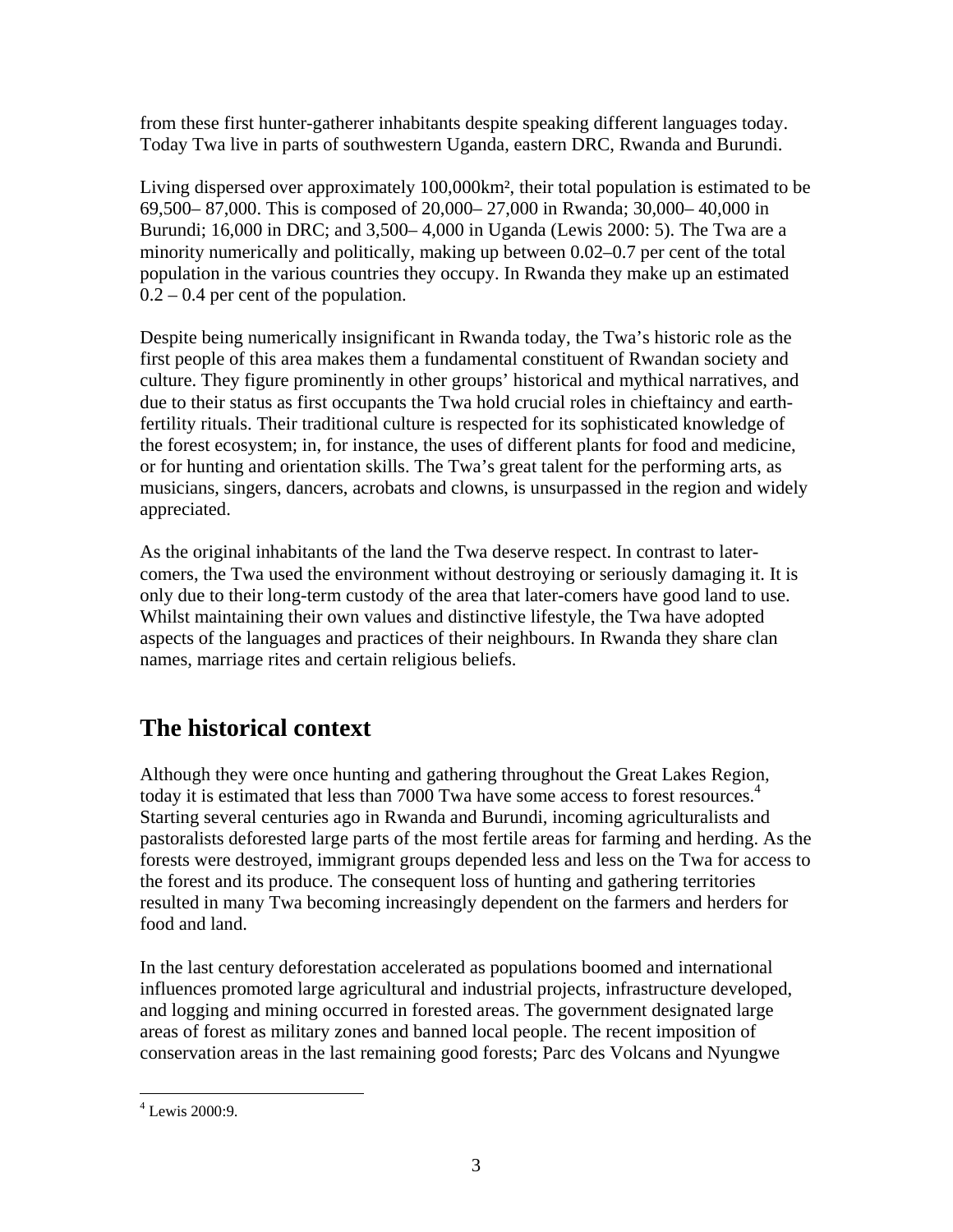forest, mean that Twa are only able to access forest resources clandestinely, risking beatings, fines and imprisonment. Without consultation or reparation, they have been denied the right to practice their ancestral lifestyle.

With the diminishment of access to forest resources Twa became increasingly dependant on alternative livelihoods. They became woodcrafters, tinkers, blacksmiths, potters, day labourers, bards and performers in the countryside, and some groups became the clients of chiefs and served at their courts. Some Twa became clients of the Tutsi kings (*mwamis*). They performed important roles for the kings such as hunting leopard and elephant and bringing honey to the royal court, or working as jesters, dancers, singers, musicians, messengers and warriors. Some Twa men gained rank and were awarded favours, including land and cattle, and a few became well-known, such as Bashyeta who was ennobled by King Cyirima II.

However, agricultural labouring, transporting goods and occasional craft activities, all insecure low status jobs, became the main activities for most Twa. Unable to obtain secure land for farming or for building upon, many became dependent on pottery as their only reliable source of income. In Rwanda pottery became synonymous with the Twa.

Twa claimed that up until the 1970s pottery had provided a small but dependable income. The Twa made pots – for cooking, eating and holding water – that every Rwandan household required. In the 1970s industrially produced jerricans, basins, bowls, plates, etc became widely popular. This competition forced Twa to keep their prices static and attractively cheap. As a result of inflation the real income gained from pottery fell. Additionally, access to clay became increasingly difficult as land pressure encouraged farmers to reclaim clay marshes for cultivation.

Today Twa often become financially poorer by continuing as potters. The time, effort and resources invested in producing pots and taking them to market can exceed the financial returns gained by selling them. Twa identity until now has been built on their status as first people with specialized skills that make a unique economic contribution to other groups. First men's economic activities, hunting and craftwork, became largely redundant, now women's pottery also has. This has led to many Twa men and women experiencing a crisis of identity.

The collapse of the Twa's craft economy has forced them to become increasingly dependent on marginal subsistence strategies, such as casual labouring and begging. In 1993, begging had become an important survival strategy for 70 per cent of the Twa<sup>5</sup>. Some children, especially those living near urban centres, started begging at four or five years of age. They had more success than their elders.

Some Twa parents in Kanzenze, interviewed in 1993, explained that the severity of their hunger caused them to eat the skins of bananas they earned working for their Hutu neighbours. They often went for between three and five days without eating. Their young children abandoned these parents to live as beggars in town because of the eternal hunger

<span id="page-3-0"></span><sup>&</sup>lt;sup>5</sup> Lewis and Knight 1995:44.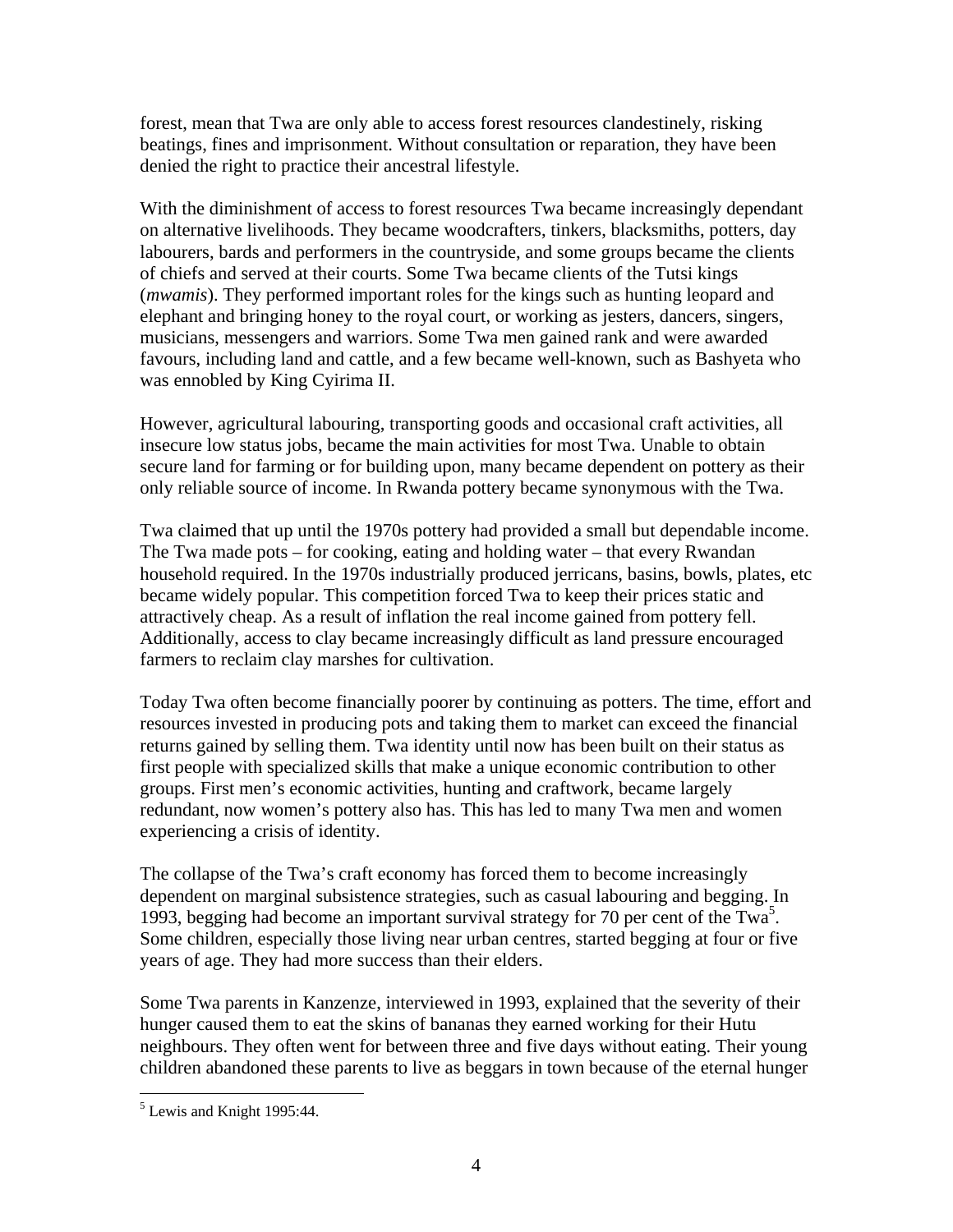at home<sup>[6](#page-4-0)</sup>. In severe cases like this, food scarcity and the misery of poverty have led to the breakdown of the family.

Quite commonly in Twa communities around Rwanda social relations are strained and groups are unstable. As tensions increase groups become smaller. Their ability to resist expropriation, exploitation or violence diminishes and they descend a spiral of increasing insecurity, marginality and poverty. Their lowly status, small numbers and the dispersal of their communities have contributed to their extreme political weakness and the serious difficulties Twa have in asserting their rights.

## **Landlessness**

Twa have been dispossessed of almost all their traditional lands and rarely enjoy security of tenure for what remains. This chronic landlessness is central to understanding their extraordinary poverty. It results from the absence of contemporary recognition, in customary or statute law, for hunting and gathering as conferring ownership or use-rights to the land so-used. $7$ 

Almost invariably the Twa have not received fair compensation or replacement lands following the expropriation of their lands for farming, pasture, and more recently, large agricultural projects, military training areas and wildlife conservation. The last remaining forest-dwelling Twa, known as *Impunyu*, were recently evicted from Gishwati Forest, the Parc des Volcans and Nyungwe Forest. They have not been compensated for the expropriation of their land and the destruction of their culture and livelihoods; only a few families were allocated inadequate plots of land by the local authorities<sup>[8](#page-4-2)</sup>.

Twa who have recognized rights to land often obtained them through patron-client relationships with members of royal families or the *mwami*, or as tenants (*abagererwa*) under the feudal *ubukonde* tenure system. Research in 1993 showed that 84 per cent of Twa who had some land, had received it from the *mwamis* before 1959, and only 3 per cent had received land from the government between 1961 and 1993. Since colonial times, hardly any land has been distributed to the Twa.

With independence from Belgium and the fall of the Tutsi monarchy between 1959 and 1961, those Twa who had obtained support from royal courts became vulnerable and many were persecuted in efforts to force them from their land. Many other Twa were tenants of Hutu farmers who rented the land they lived on in return for labour and goods. Their tenancy was fragile and they were subject to their landlords' whims. Testimonies from Twa recorded by Kagabo and Mudandagizi (1974: 79-87) describe how often they were subjected to abuse and exploitation in this period.

 $\frac{1}{6}$ 

<span id="page-4-1"></span><span id="page-4-0"></span> $^6$  Lewis and Knight 1995:40.<br><sup>7</sup> Jackson 2003:6 provides more detail. Lewis 2000:19-20 describes the pre-colonial recognition of these rights by the Rwandan *mwami*.

<span id="page-4-2"></span><sup>&</sup>lt;sup>8</sup> Jackson 2003:6.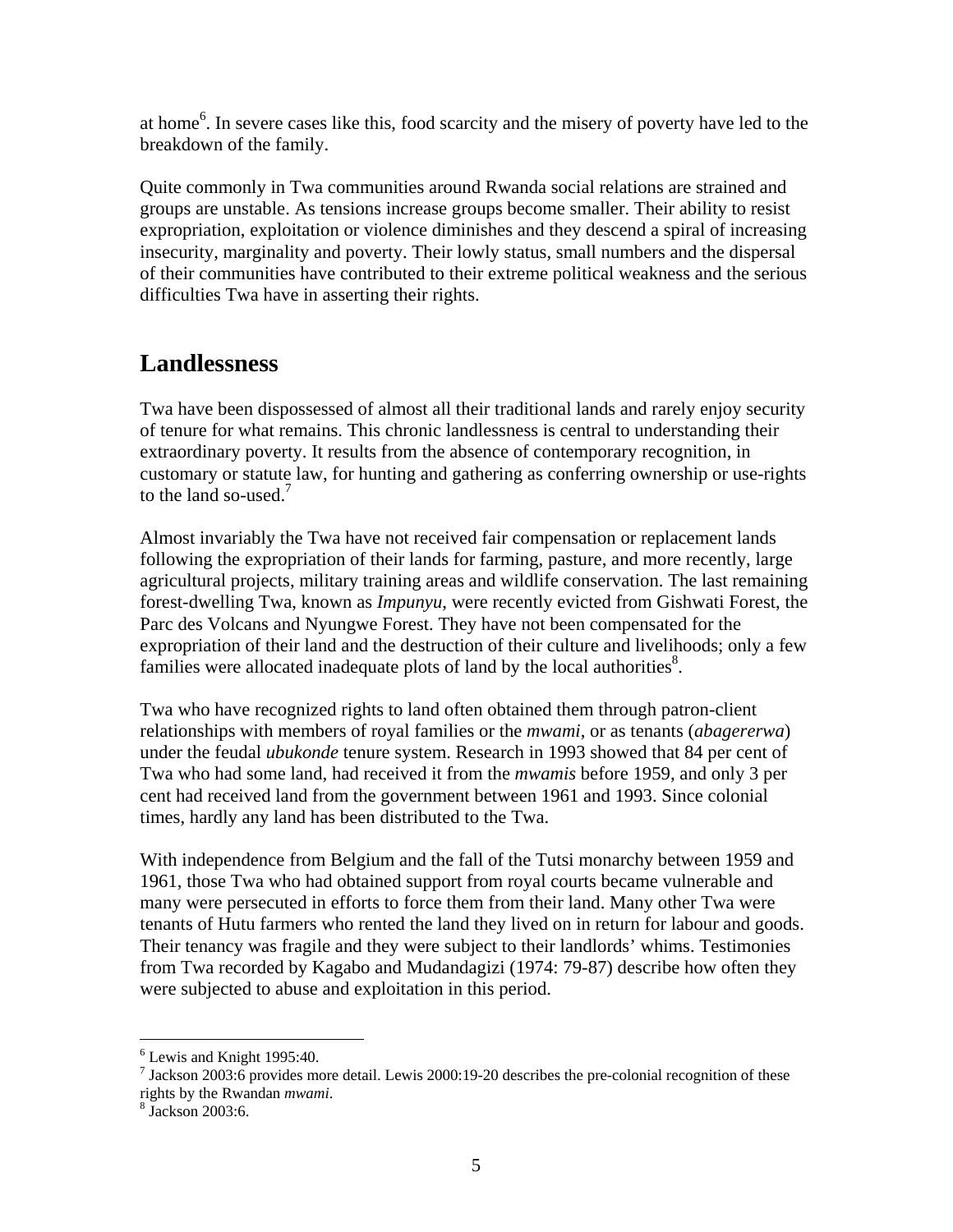The 'Peasant Revolution' in the early 1960s redistributed land among those Rwandans who had not fled the violence and massacres that accompanied the fall of the monarchy. However, Twa were mostly ignored by this process. During the late 1970s and 1980s land pressure steadily increased as the Rwandan population augmented. As their children became old enough to start their own families, many peasants recovered their fields from tenants to provide their progeny with land to farm. Twa tenants were particularly vulnerable to this process and many felt it was unjust. They often refused to leave, provoking conflicts in which they had little chance of success. Many Twa were moved on in this way and ended up in increasingly marginal areas. Others went to join relatives who lived on land obtained from the kings.

The famous community of Rotunde in Kibungo was popular with the Tutsi Kings due to their exceptional skills as musicians and dancers. Under the leadership of Mbishibishi this community was given a substantial area of land. Since the fall of the monarchy relatives from other areas came to Rotunde expecting some land. Generations have grown up and inheritance has divided the land into ever smaller plots. By 1993 only one family out of 32 families had enough land to farm.

Today the Twa are one of the most disadvantaged groups in the Great Lakes Region in terms of land ownership<sup>9</sup>. Surveys of Rwandan Twa in 1993 and 1997 showed that only 1.6 per cent had enough land to feed their families, 13% were entirely landless and the rest had insufficient land<sup>10</sup>. In 2002, only 22 per cent of Twa households in Cyangugu province had any agricultural land<sup>11</sup>. By contrast, 80 per cent of Rwandan households owned some farmland in a recent national survey<sup>12</sup>. Twa land insecurity is so prevalent that many communities are transient squatters, constantly seeking land to lodge on before being moved on.

## **Discrimination**

The insecurity of Twa subsistence strategies has contributed to their increasing poverty and marginalization from mainstream society. In all places they are discriminated against by their neighbours. Discrimination tends to be much more of a problem in the countryside than in towns and is practised by local people including local officials. This discrimination is similar to that experienced by other hunter-gatherers in Sub-Saharan Africa<sup>13</sup> and is typically manifested as:

**Negative stereotyping:** Twa are claimed to be backward, childish, dirty, ignorant, thieving, immoral and stupid. In myths and chiefly rituals the Twa's hunting life is portrayed as decadent, immoral and depraved $14$ . In these and other ways the Twa are

<span id="page-5-0"></span><sup>-&</sup>lt;br>9

<span id="page-5-1"></span>

<span id="page-5-2"></span>

<span id="page-5-4"></span><span id="page-5-3"></span>

<sup>&</sup>lt;sup>10</sup> Lewis and Knight 1995:38.<br><sup>11</sup> Association Pour la Promotion Batwa 1997.<br><sup>12</sup> Govt of Rwanda 2002: 28-9.<br><sup>13</sup> Woodburn 1997 and Kenrick and Lewis 2001 provide analyses of these practices.<br><sup>14</sup> Kagabo and Mudandagizi

<span id="page-5-5"></span>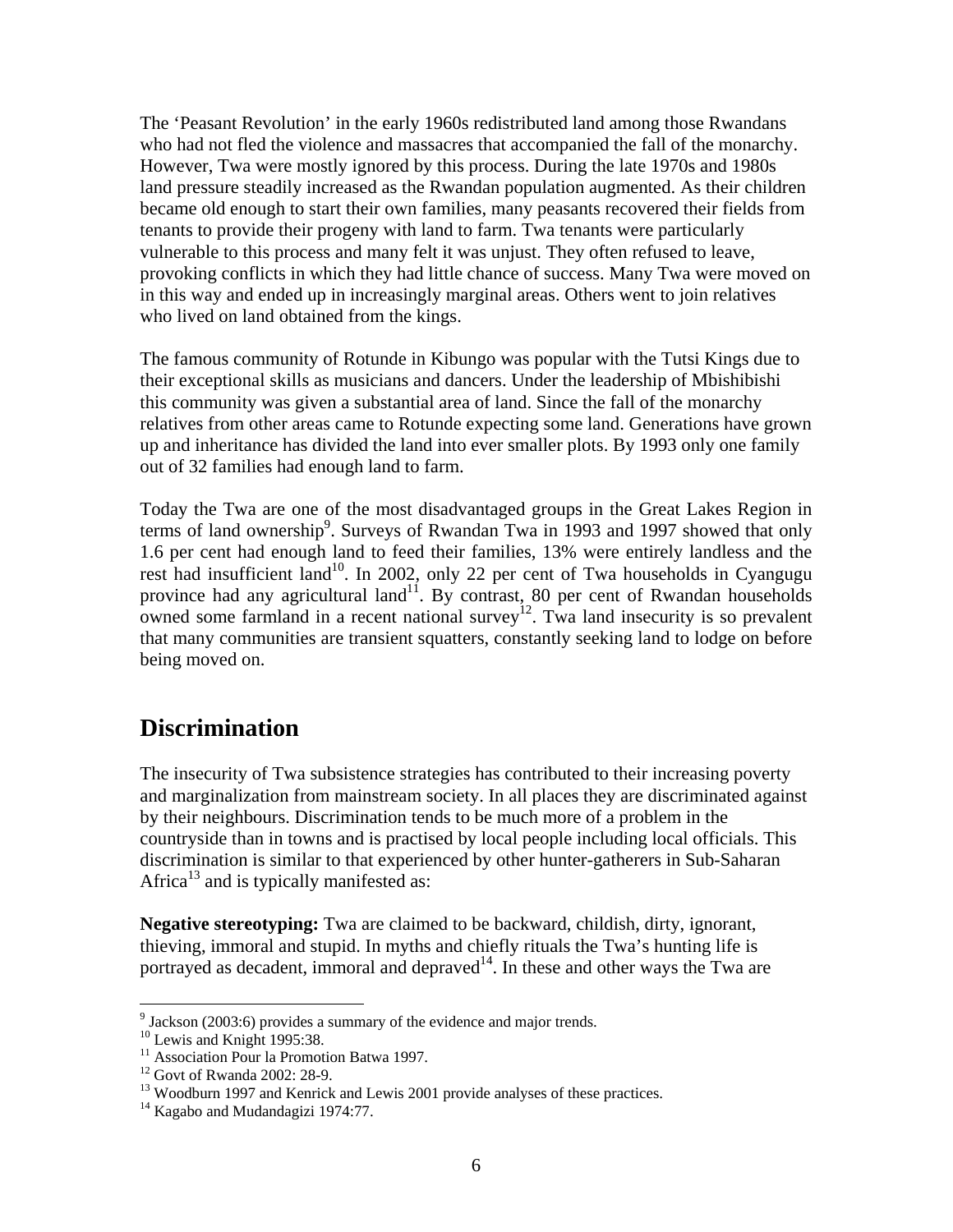stereotyped as not fully human or socialised beings. Such attitudes have a profound effect on the Twa's status in wider Rwandan society. Indeed, their rights as first inhabitants are conveniently denied because they are not really people.

Other communities despise the Twa as an uncivilised and subhuman race, who eat repulsive food and lack intelligence or moral values. In recent years the Twa have been stereotyped as poachers, most notably of gorillas, by Northern media, as in the Hollywood film 'Gorillas in the Mist', and by conservation agencies who wish to justify denying them access to forest they traditionally inhabited.

**The denial of their rights:** Notably their rights to land, but also other rights such as the right to represent and speak for themselves, or to practice their hunting and gathering economy. This is a major problem for *Impunyu*, who are actively prevented from entering the remaining forest on their ancestral lands and whose protests are ignored. In other cases, Twa tenants are denied the right to freedom of movement, association, and landlords claim their labour and other capacities. In many areas Twa will have difficulty in obtaining justice through local courts unless they are supported or represented by non-Twa.

**Segregation:** Many non-Twa will not eat or drink with Twa, will not allow them to approach too close, to sit on the same seat or touch cooking, eating and drinking implements. Many of their neighbours will not allow them in their houses, or accept them as marital or sexual partners. Their communities are segregated from other groups, forced to live on the boundaries of population centres, or on marginal land unwanted by others. They must not draw water from wells at the same time as others, they should remain on the margins of public spaces, and when selling goods in markets can only sit away from other sellers.

Although these practices are less rigidly adhered to in urban contexts many underlying biases against Twa remain.

## **The build-up to war and Genocide**

During research in 1993 Twa regularly reported serious abuses of their rights in Rwandan law: land-grabbing; physical and verbal abuse; denial of access to vital local resources such as land, clay and water; denial of effective access to education, health care and legal redress. After 1990, in the final years of Habyarimana's regime, it appears that abuses became more frequent and serious as the regime reacted to the Rwandan Patriotic Front's (RPF) invasion from Uganda by encouraging ethnic hatred and violence directed at non-Hutu. The historic links between the Tutsi royals and the Twa were highlighted to justify persecution of the Twa.

Prior to this period the majority of abuses suffered by the Twa were economically motivated. With the rise of the MRND (Movement for Democracy and Development) and their youth militia Interahamwe, a political culture of violence and murder was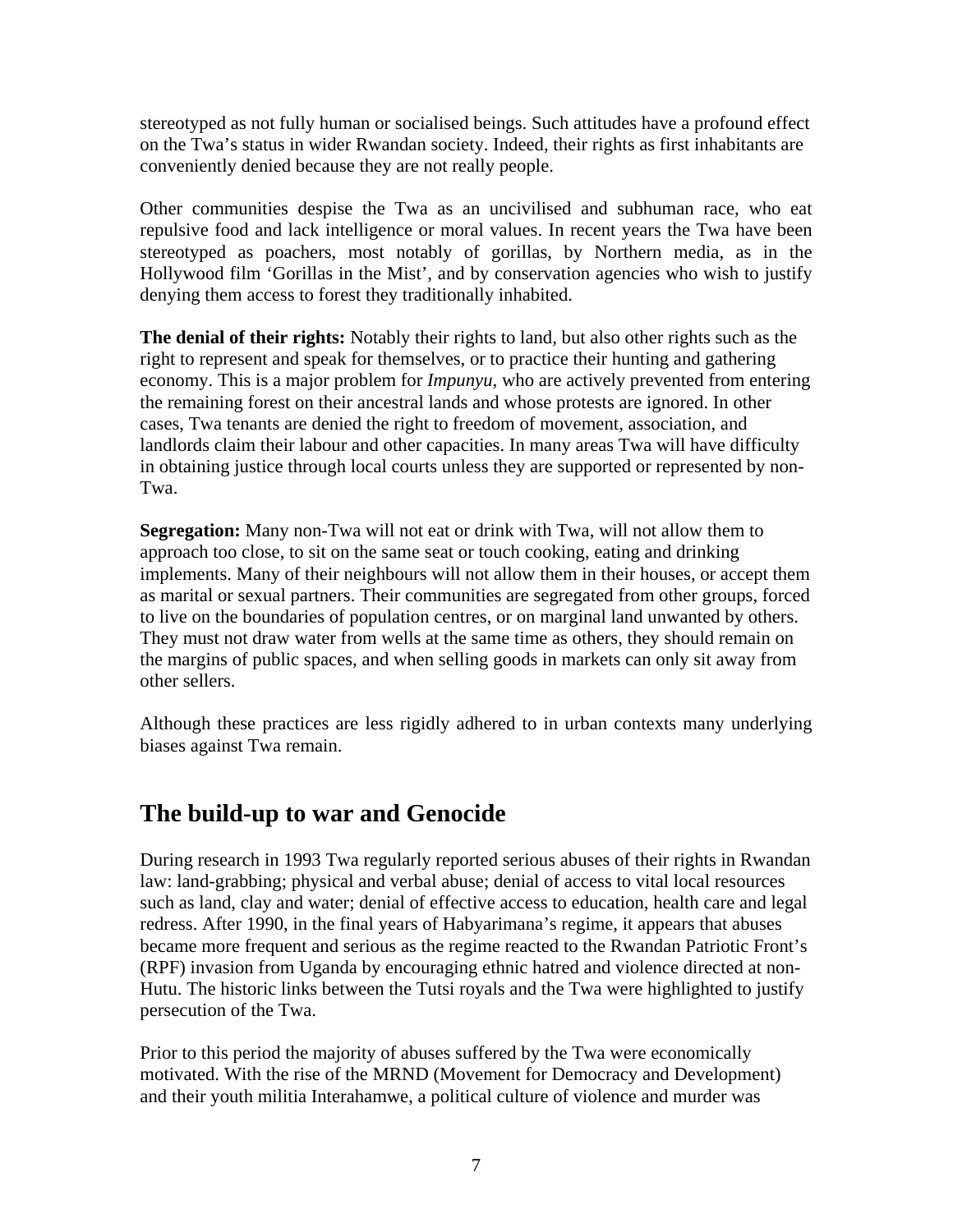promoted using a fanatic Hutu-extremist ideology. This led to more unprovoked and politically motivated abuses against Twa. In Masango, a man explained:

'I am living on my own surrounded by Hutu. But the worst part of it is that the Hutu spend each night behind my house hoping to kill me. I am not poisoning anyone. I am not stealing. Why are they after me? I have no cattle. The Hutu say that they will take advantage of 'multipartism' and make sure the Twa die like mice.'

D. M., Twa man Masango, 1993.<sup>15</sup>

The Arusha Accords, signed in 1990, included the acceptance of multi-party democracy. The Presidential party, MRND, began a sustained effort to gain popular support. Offering material incentives of food, drink, salaried work, gifts and political protection, party members encouraged others to join. Large and influential communities, including some Twa ones, were targeted all over Rwanda.

As Mbishibishi's group at Rutonde discovered, refusal to accept these overtures resulted in violent intimidation and sustained coercion. When visiting Rutonde in 1993, Mbishibishi recounted that several times he had been forced into hiding whilst MRND activists searched the village wanting to kill him. Mbishibishi, along with many others from his community, was murdered at the beginning of the Genocide.

'I am Mbishibishi's sister-in-law. My husband died during the war with my three children. We don't know why they died because they were left behind and could not escape. Many members of our family were killed: six adults and ten children, Mbishibishi among them. During the war we were very miserable ... We were suffering for no reason since we did not belong to any political party. This is the general problem of Twa people.'

N.C. Twa woman 66, Rutonde 1995.<sup>16</sup>

Although most Twa are largely ignorant of current affairs and national politics they tend, like Mbishibishi and his sister-in-law quoted above, to remain neutral. However the extreme poverty of many Twa households and the discrimination they suffer in mainstream life meant that individual Twa could be manipulated. The political protection and material incentives offered by MRND were attractive to some.

The manipulation of the Masango Twa by the then mayor Mr. Mpamo, a founder member of MRND, illustrates this dynamic. When visiting this shockingly poor community in 1993 we were told of numerous injustices by commune officials against the Twa. Every man present and almost all women had been imprisoned by the commune for either not paying the annual commune tax, or for marrying illegally since they could not afford to register officially. This degree of intimidation was critical to the Twa's manipulation. Offering food, work and political protection Mpamo succeeded in bribing Twa to join the MRND. As April 1994 approached his efforts intensified and more and more Twa joined.

<span id="page-7-1"></span><span id="page-7-0"></span>

<sup>&</sup>lt;sup>15</sup> Lewis and Knight 1995:51<br><sup>16</sup> Lewis and Knight 1995:57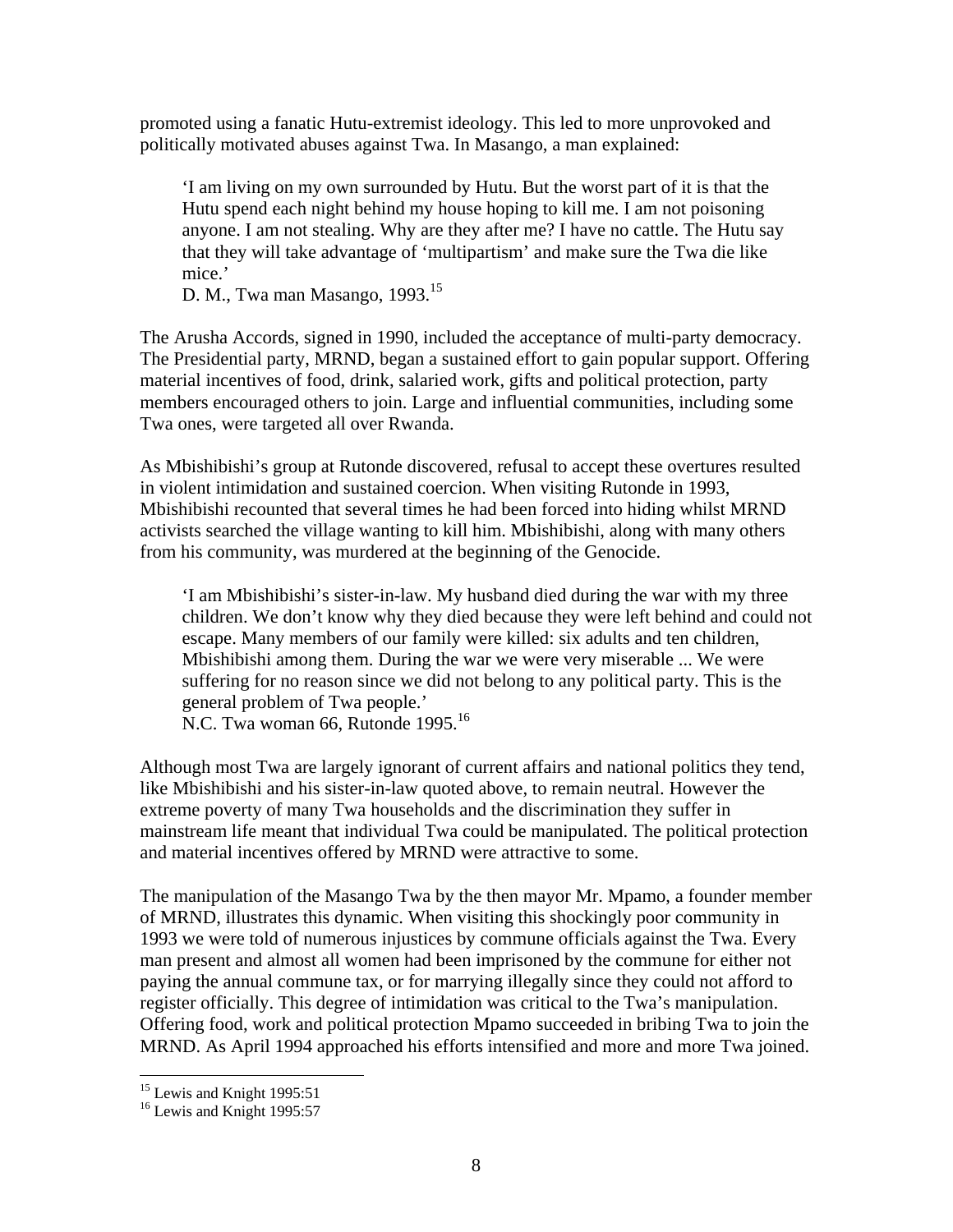It was not the political message that attracted them, rather it was the respite from intimidation and the opportunity for food, some money and political protection.

Political tensions increased with the October 1993 coup in Burundi when thousands of displaced Hutu crossed the border into Rwanda. Security in the border areas deteriorated and members of many communities became victims of physical abuse and crime by some of these refugees. The UN High Commission for Refugees formally protested that Burundian refugees were being recruited to help MRND pressurise people to participate in political killings in Rwanda. Twa villages near Ntili on the Burundian border were burnt, the inhabitants attacked and some murdered in unprovoked violence. Between October 1993 and March 1994 a total of eleven Twa villages were torched and attacked in this way. $17$ 

These, and many similar events, were incited during radio broadcasts by supporters of MRND at the infamous Radio Television Libre des Mille Collines. At the time of the Burundian coup a number of inflammatory stories directly implicated the Twa as aides of the Tutsi invaders and encouraged listeners to punish them. The unpopular, politically weak and impoverished Twa communities were among the first victims in the build up to Genocide.

#### **Mass-killings, Genocide and War**

 'We started to hear loud bangs and we ran away. On our way I lost two children: a boy and a girl. Many families have also lost their children. The decision to return to our homes was due to these deaths. When we arrived people from the RPF started to ask us what our reasons were for leaving our homes. We told them that when the war started many were escaping and when we saw that we also decided to escape. Now the war is finished and we are back.'

M. M. Twa woman, aged 30, Tambwe 1995.<sup>[18](#page-8-1)</sup>

In contrast to testimonies from Hutu and Tutsi survivors which often begin with the shooting down of the President's plane, the Twa's testimonies rarely did.<sup>19</sup> The Hutu and Tutsi from whom the testimonies came seemed aware of the political significance of this event. For the Twa, rarely able to listen to radios, the massacres and war took most by surprise when they began hearing shooting. The Twa often started their testimonies with the arrival of fighting in their commune.

'When the war started all we could hear were the gunshots. So we tried to run away, myself, my husband and my five children. But then my husband was killed, my children are here with me. We have no clothes, we are hungry … A lot of people died because they refused to become Interahamwe. We were victimised for nothing. Right now we have become nothing, have nothing, not even clothes. We have no

<span id="page-8-0"></span><sup>&</sup>lt;sup>17</sup> Lewis and Knight 1995:59.

<span id="page-8-1"></span> $18$  Lewis and Knight 1995:60.

<span id="page-8-2"></span><sup>&</sup>lt;sup>19</sup> Based on those recorded in Africa Rights 1995.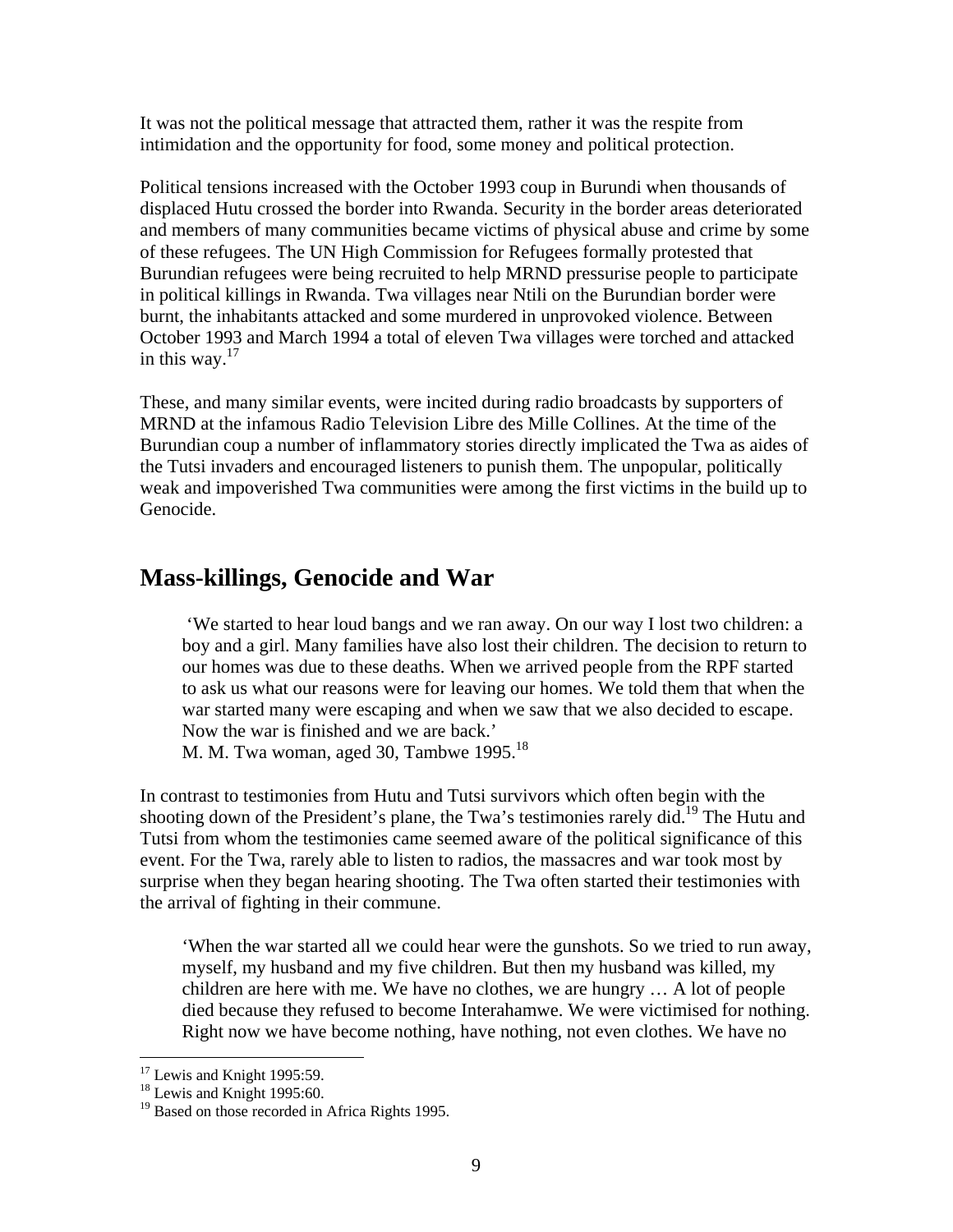land and cannot grow our own food. We are miserable and all we wish for is to get out of here. All our relatives died.' K. A., Twa woman, aged 30, Kanzenze 1995.<sup>[20](#page-9-0)</sup>

In many areas the Twa were threatened and killed by Interahamwe. Their historic relations with the Tutsi royals made their allegiance to a Hutu state doubtful to many Interahamwe, soldiers and members of the presidential guard, and was often given as an excuse for killing Twa. Twa communities were often menaced: 'First we kill the Tutsi, then we will kill you!', or 'Your time will come!' (UNPO 1995:19). Many Twa fled when the massacres began.

'… When the massacres started my brother and I, with other people, fled to Nyarutarama. There were police for the RPF at that place… Another thing to mention is the death of a large number of Twa who were killed at Kibagabaga primary school. Before I fled, Karamage [an Interahamwe] came and asked me if we could go and eat the cows of those who were killed. I told him to go and eat them because I did not want to join in the killing. He replied that he was going but that if he saw any of us the next day he would kill us like the Tutsi.' R. D., Twa man aged 46, Kibagabaga 1995.<sup>[21](#page-9-1)</sup>

The UNPO mission heard testimonies of massacres of Twa in Murambi and Gituza communes in Byumba. In Nyanza, Butare, 20 Twa who ran into a group of Interahamwe were accused of supporting the Tutsi and killed. In Ntyazo commune, Gitarama, a group of Twa including small children were stopped at an Interahamwe roadblock and asked to present their identity cards, that noted ethnicity. The were massacred for being  $Twa<sup>22</sup>$ 

Those Twa not in flight themselves often did what they could to protect and assist fleeing Tutsi and others. Where resistance was possible Twa also grouped together with other villagers to repel the murderers and protect themselves.

'We heard gunshots left and right. On the fifth we saw soldiers herding people into the church at Nyamata. Later in the evening we heard gunshots and we realised they had finished them all. I did not see any villagers from here kill anyone or even hit anyone. We villagers used bows and arrows and spears to defend ourselves. My family lost three children. I was almost killed. Now [due to my injuries] I am unable to look for work or food. The young child I live with is almost dying. M.J., Twa woman aged 24, Kanzenze 1995.<sup>[23](#page-9-3)</sup>

In many areas the Interahamwe put severe pressure on people to participate in the masskillings. Twa were also targeted in this 'force-to-kill' campaign.

<span id="page-9-0"></span><sup>&</sup>lt;sup>20</sup> Lewis and Knight 1995:61-2<br><sup>21</sup> Lewis and Knight 1995:61.<br><sup>22</sup> UNPO 1995:19-20.<br><sup>23</sup> Lewis and Knight 1995:62

<span id="page-9-1"></span>

<span id="page-9-2"></span>

<span id="page-9-3"></span>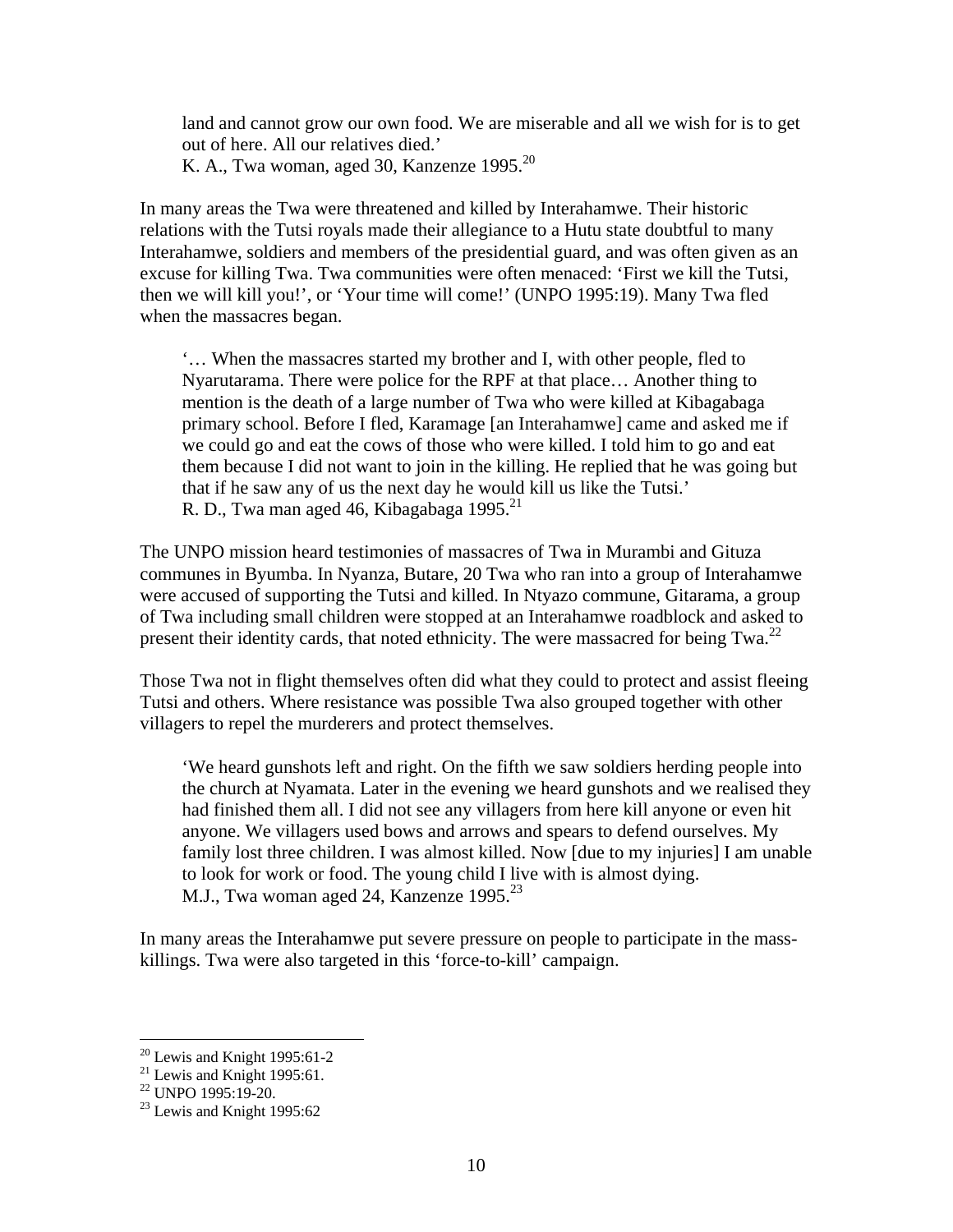'People say that they were forced by the Hutu to participate otherwise they were going to be killed like the Tutsi.' M.S. Twa man aged 37, Shyrongi, 1995.

'The way things happened the Twa were victimised during the war. Some Twa were taken to man the road blocks and they did it in order to avoid being killed, because if you didn't they called you a traitor like the Inkotanyi (RPF).' M.N. Twa woman aged 53, Kigoma 1995.<sup>[24](#page-10-0)</sup>

Africa Rights (1994: 252-7) reports that some Twa were used by the Interahamwe to rape and scandalise women, especially at road blocks. This was 'intended as a humiliation in the social context of Rwanda'. Accounts of Twa participating with Interahamwe for material gain are reported by UNPO (1995:21-2).

In explaining what happened, many Twa said they felt terrorised and victimised. The extreme coercion used by Interahamwe despite the Twa's marginality to politics made them feel this was a terrible injustice. Whether by choice or not, the Twa have no impact on national politics, and most prefer to remain uninvolved. Thus the diabolical logic of Interahamwe that to refuse to join the killing meant you must support the Tutsi and thus deserve to be killed, was felt to be the most extreme political blackmail.

'My husband's name is R. During the war Interahamwe people came into our house and asked my husband why he was not helping in the massacres. As he said he was unable to do so, they took him by force. He was beaten very much by people saying that he was refusing to kill because he liked Tutsi. These Interahamwe also decided to come and check the whole house to see if there were any Tutsi hiding in it. There was nothing I could do because the Twa have always been oppressed.

'When the war was over R. and his brother M. were taken to prison by people saying that they had participated in the massacres … We would like them to be judged, because the one who is accusing them said that they had killed her children while she never had any children. When I went to visit them, I saw only his brother. I had taken some food for them. The pot I sent did not come back. Some people told me my husband was in Gitarama. I went there, but in vain, now I have given up.' M., Twa woman aged 40, Kacyru 1995. $^{25}$  $^{25}$  $^{25}$ 

Another man summarised the main issues well.

'About Twa behaviour, starting around April 1994: They behaved well but were eventually victimised. We lived by making pots and cultivating the land, but food became scarce once the war started. People were telling us to go and man the roadblocks and if we refused they said the Twa should be killed. Some did what they were told, in order not to be killed, and others lost their lives. Those who ran away where separated from their families and some have not yet been found. Some

<span id="page-10-0"></span> $24$  Lewis and Knight 1995:64.

<span id="page-10-1"></span> $25$  Lewis and Knight 1995:65-6.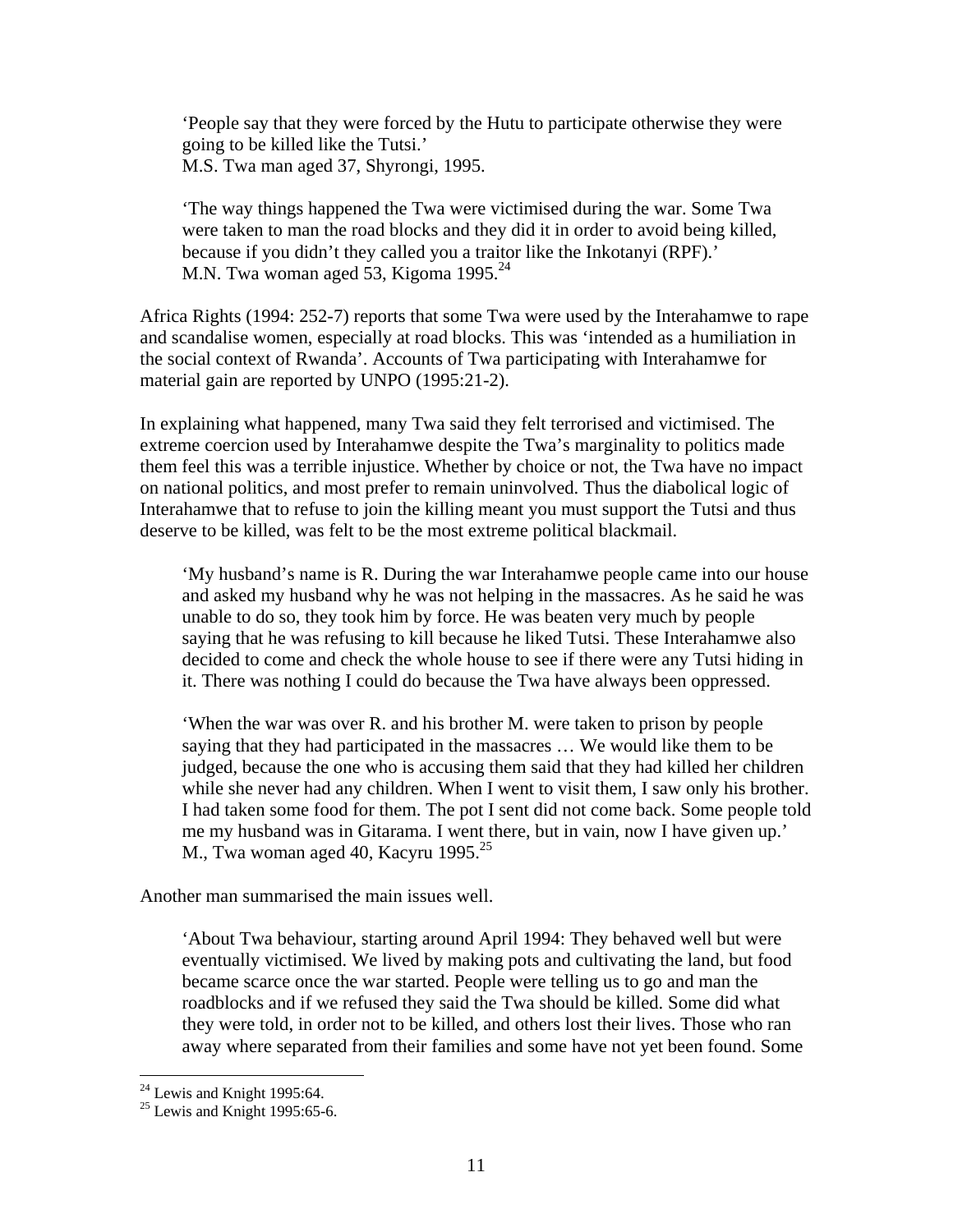people were arrested going to the border and put into prison without a charge, with no visitors and no food.

'None of the Twa wanted power or played with the politics of killing. Each Twa finds him or herself without relatives, and we have no idea why we had to suffer.' P. J-B., Twa man aged 35, Kigoma 1995.<sup>[26](#page-11-0)</sup>

#### **Flight**

Confused and horrified by the conflict around them, for many Twa fleeing was their only option. Whether to avoid the threats of Interahamwe, to escape fighting between the RPF and RAF, or to avoid the RPF because of participation in Interahamwe's work, most Twa fled from their homes at some point in the conflict. The journey was very dangerous and many did not survive.

'I live with my three daughters and they helped me a lot when we were escaping to Kibuye during the war. When we saw so many dead people on the way with no one to bury them, they decided to take me back so that this does not happen to us.' N.D., Twa woman aged 70, Tambwe 1995.<sup>[27](#page-11-1)</sup>

Of those that survived flight and life on the road some reached camps in western Rwanda, eastern Congo, Tanzania and Burundi, whilst others found themselves in areas controlled by the RPF.

'When we were running away we went to Gisara and Kabarondo. When the RPF won we were taken to camps in Rwamagana. There we were helped as much as they could help us: food, shelter, clothes and so on.' B., Twa woman aged 48, Rutonde 1995.<sup>28</sup>

'Before the war we survived by selling pots, but then we fled and stopped. Then we heard that we could go back to our homes. Unfortunately when we reached home we found that everything had been destroyed. Until now we are not well. Our children died at Kibeho [IDP camp]. Indeed a lot of people perished there. This place is all in ruins and I cannot estimate how many died here. There were too many.'

M.B. Twa woman aged 55, Kanzenze 1995.<sup>29</sup>

The UNPO mission visited some refugee camps outside Rwanda in late 1994. They found that Twa in the refugee camps experienced particular difficulty in obtaining basic necessities such as food, plastic sheeting, clothing, cooking utensils and medical care. Twa rarely got jobs with the international NGOs supporting the camps. The daily

<span id="page-11-0"></span> $26$  Lewis and Knight 1995:63-4.

<span id="page-11-1"></span><sup>&</sup>lt;sup>27</sup> Lewis and Knight 1995:67. <sup>28</sup> Lewis and Knight 1995:67.

<span id="page-11-2"></span>

<span id="page-11-3"></span> $^{29}$  Ibid.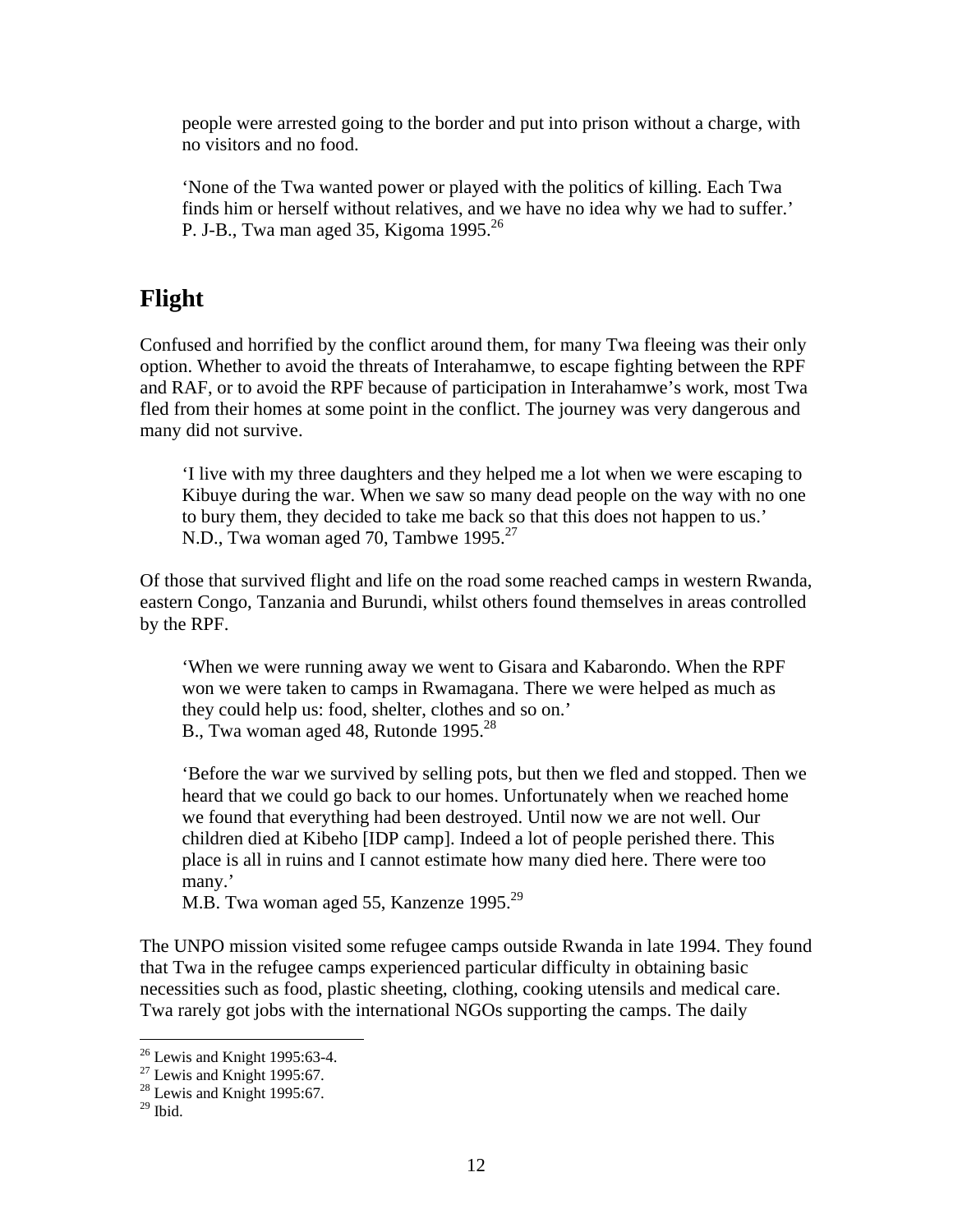administration of the camps was controlled by the former Hutu administrators who continued to abuse and discriminate against Twa. Twa explained to UNPO that they could not protest against this treatment since they were so few and the Hutu threatened them with violence (1995:26-30). This situation is typical of Twa refugees. Twa returnees from Uganda described similar discrimination against them during their stay in camps there (ibid:12).

## **Coming Home**

Like most Rwandans, most Twa had spent some period of the war in flight. Coming home marked the beginning of a new set of problems.

'I am a very miserable person. I am a widow without children. I would like your help very much. We decided to escape when we first heard the loud noises of guns. Ruhengeri was the place we ran to. All the people I went with survived.

'The problems started when we came back from exile. Many of our people were thrown into prison by others saying they were Interahamwe. We would like them back because the Twa people are very few, and therefore we need them. Our pottery does not earn us enough money to survive. So we do not eat well.

'A long time ago our grandfathers used to hunt, and brought us back some meat. The Twa were even getting help from the kings, like Rudahigwa. But this has changed now. All of these changes made our living conditions very poor. I, for instance, do not have a house, neither do I have a good meal.

'Maybe this is happening to us because we are Twa.' M.B., Twa woman aged 60, Tambwe 1995.<sup>[30](#page-12-0)</sup>

People tended to flee with only the bare essentials for life on the road. Returning destitute to their communes they often found their houses destroyed and farms ransacked. The abject poverty of most Twa households meant that they had no other financial reserves such as property holdings they could sell upon return. Additionally the death, imprisonment and disappearance of so many men caused support networks to break down.

'I had a small house that was destroyed during the war. In order to have somewhere to sleep I have tried to put together some corrugated iron sheets. When we came back all our belongings had been stolen. We did not even have anything to sleep in. All my brothers have been killed and my husband has been thrown into prison in Kigali.

'I would like to have a house and a blanket. My two children who were at primary school have now stopped. We would like them to go back to school. Most of my

<span id="page-12-0"></span><sup>&</sup>lt;sup>30</sup> Lewis and Knight 1995:69.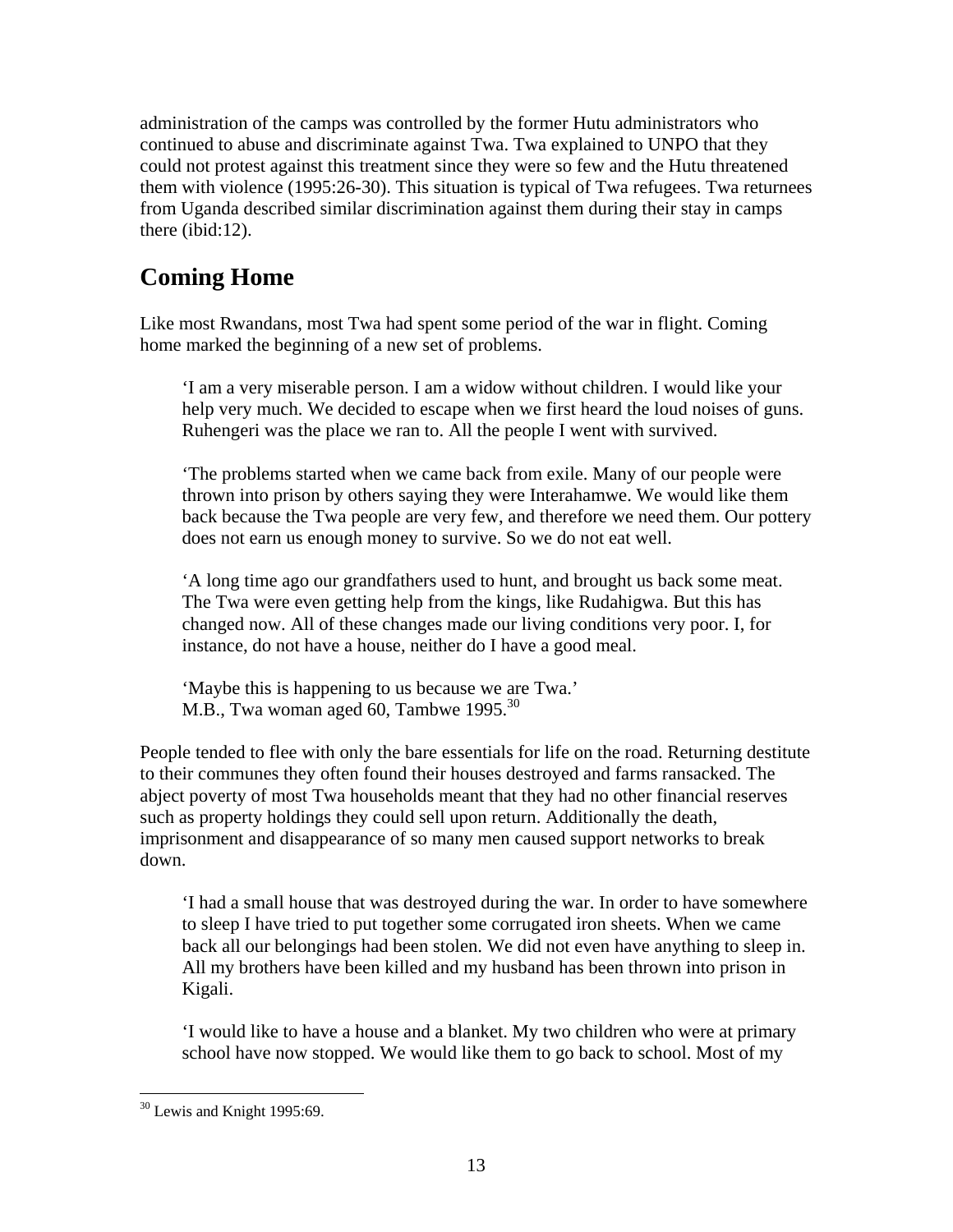family died during the war. We have many problems. Yet we have our land, but we don't use it because we can't afford to buy the seeds. The money we get when we sell our pottery is barely enough to buy us food.' U.R., Twa woman aged 29, Shyrongi 1995.<sup>[31](#page-13-0)</sup>

The contradictory nature of many Twa's relations with the victorious RPF came out in many testimonies.

'I was married to a man and we had four children. Now only three are left. When the war started we fled to Gitarama. My husband died soon after. We fled in April and came back in July last year. The RPF helped us a lot, but anyone who went to Nyamata did not come back.

'Back in our village we found that our farm had been looted, our maize was gone and the rest had been burnt. The RPF gave us some seeds - peas, maize and beans – to grow again. No help with clothing though.

'My family has been wiped out except for myself and two younger brothers. An elder brother disappeared. They tortured me asking the whereabouts of a man who had lived with us.'

U.A. Twa woman aged [32](#page-13-1), Kanzenze 1995.<sup>32</sup>

On the one hand many Twa owe their lives to the RPF who saved them from the Hutu extremists, many were given help and support in RPF- run displaced persons' camps, and once returned home RPF seed donations allowed many to begin planting again. But many Twa also recounted how their adult male relatives were stereotypically accused of participation in the massacres, often by people who hardly knew them, and executed or imprisoned by RPF soldiers applying arbitrary military justice.

'My husband N. is now in prison for no reason. They said that all those living in this place helped in with the massacres.' M.B. Twa woman aged 23, Shyrongi 1995.<sup>[33](#page-13-2)</sup>

#### **Home to Prison**

Without doubt some Twa participated in the activities of the fanatical extremists. But the vast majority did not. Despite many Twa having resisted the force-to-kill policy, when they returned home many men were falsely branded as Interahamwe simply because some Twa from their area had participated in some way. Discrimination of the type experienced by the Twa depends on derogatory stereotypes and unjustified generalisations. Thus many Twa became double victims; first of the fanatical extremists, then of RPF elements attempting to administer justice.

1

<span id="page-13-0"></span><sup>&</sup>lt;sup>31</sup> Lewis and Knight 1995:70.<br><sup>32</sup> Lewis and Knight 1995:71.<br><sup>33</sup> Lewis and Knight 1995:72.

<span id="page-13-1"></span>

<span id="page-13-2"></span>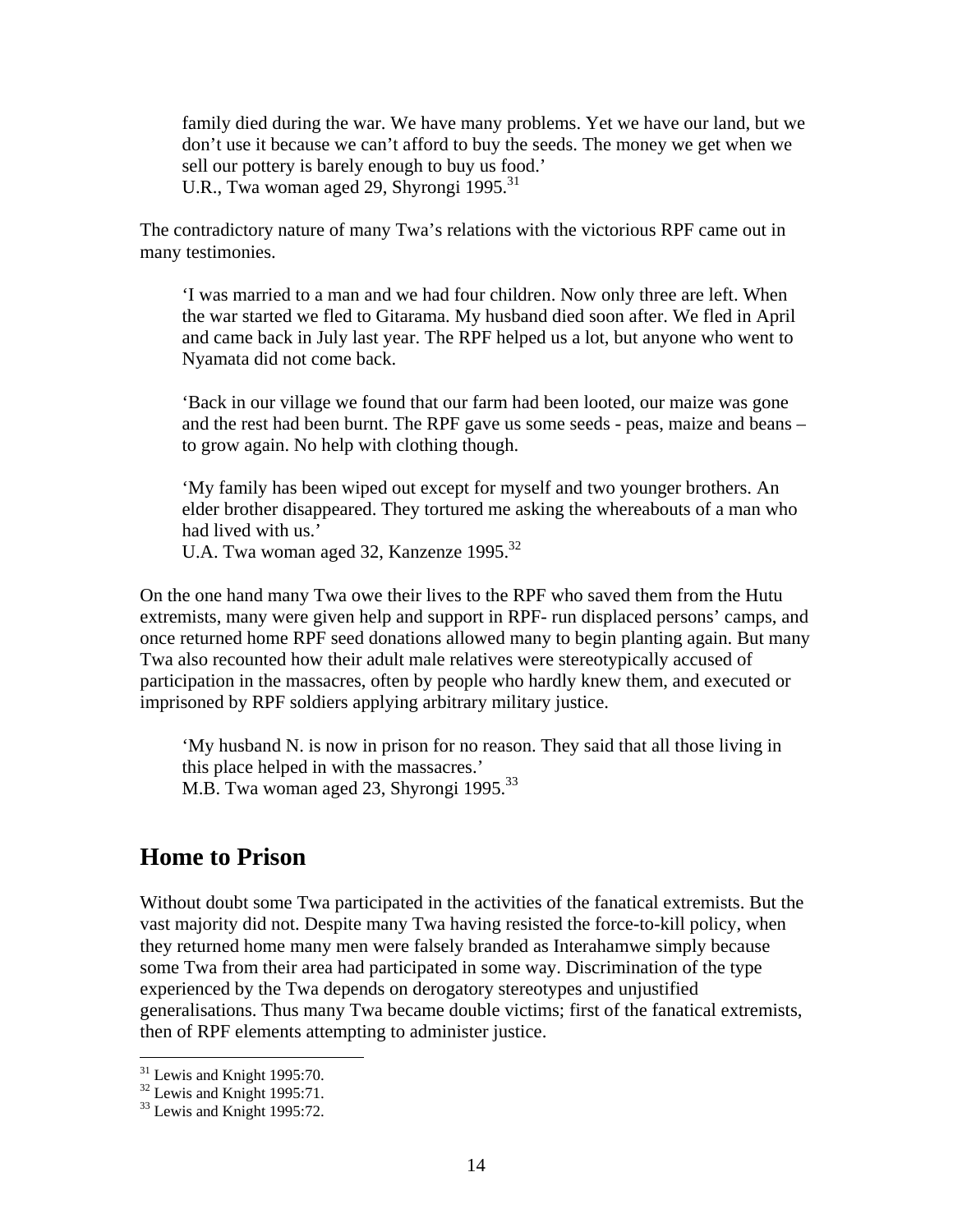'Many Twa in Kabarondo have been killed. Even those who are still alive, we don't know how they survived. Many of them were killed when they were trying to escape [Interahamwe]. Now this place is for people from other places. There were two Twa who survived but now they are in Kibungo prison. They are innocent but have been accused of eating the cows of Tutsi who had been killed. Our new neighbours [returnees from Uganda] don't even want to see us. They say we are Interahamwe. I mention this because I would like to ask the new Government to consider this major problem.'

M.J., Twa woman aged 26, Kabarondo 1995.<sup>[34](#page-14-0)</sup>

Lewis and Knight (1995) report many claims by the Twa of innocent relatives being arrested. Some put this down to the fact that the arrests were made by soldiers or other strangers rather than by local village leaders who knew most individuals.

'All these are innocent people: M., B. and Ny. These people were taken by soldiers not by our village leaders. Until now we have not heard any news of them… Our people were innocent except Bu. and Nt. who have admitted to what they have done.'

M.S., Twa woman aged 25, Shyrongi 1995.

'We got married before the war. When we came back from the place we had escaped to, we went to Kigali, to Kacyiru. From there my husband was thrown into prison by people who did not even know him. When we fled, we went to Munganza. When all the Interahamwe had left, that's when we decided to come back. My husband is in Kimihurura Prison.'

N.F., Twa woman aged 24, Musambira 1995.<sup>[35](#page-14-1)</sup>

After the war many Twa found themselves in prisons around the country. Severe overcrowding meant that only those with high status or better resources were able to secure themselves some shade from the sun and somewhere to sit. Due to the meagre supply of food and other necessities most prisoners depended on relatives to bring them extra food and money. Many Twa women interviewed in 1995 said that due to their poverty they can rarely bring food to their imprisoned relatives. The UNPO mission visited Kigali Prison and spoke to Twa inmates who told them that they were often pushed aside when lining up for distributions and that they rarely received their due share (1995:24). The chances for Twa inmates to survive long-term incarceration are not high.

'My husband has been imprisoned in Gitarama prison. He was victimised for nothing. Even the councillor knows it. We hear that they are even beaten. We did not run away. We stayed here until the returnees found us here. Then people came to rob us saying he was an accomplice. There was a white man [a UN Human Rights Observer] who came because of this problem of prisoners when we were still at Gitizi. He asked me why they took my husband away even though there was no

<span id="page-14-0"></span><sup>&</sup>lt;sup>34</sup> Lewis and Knight 1995:73.

<span id="page-14-1"></span> $35$  Lewis and Knight 1995:74.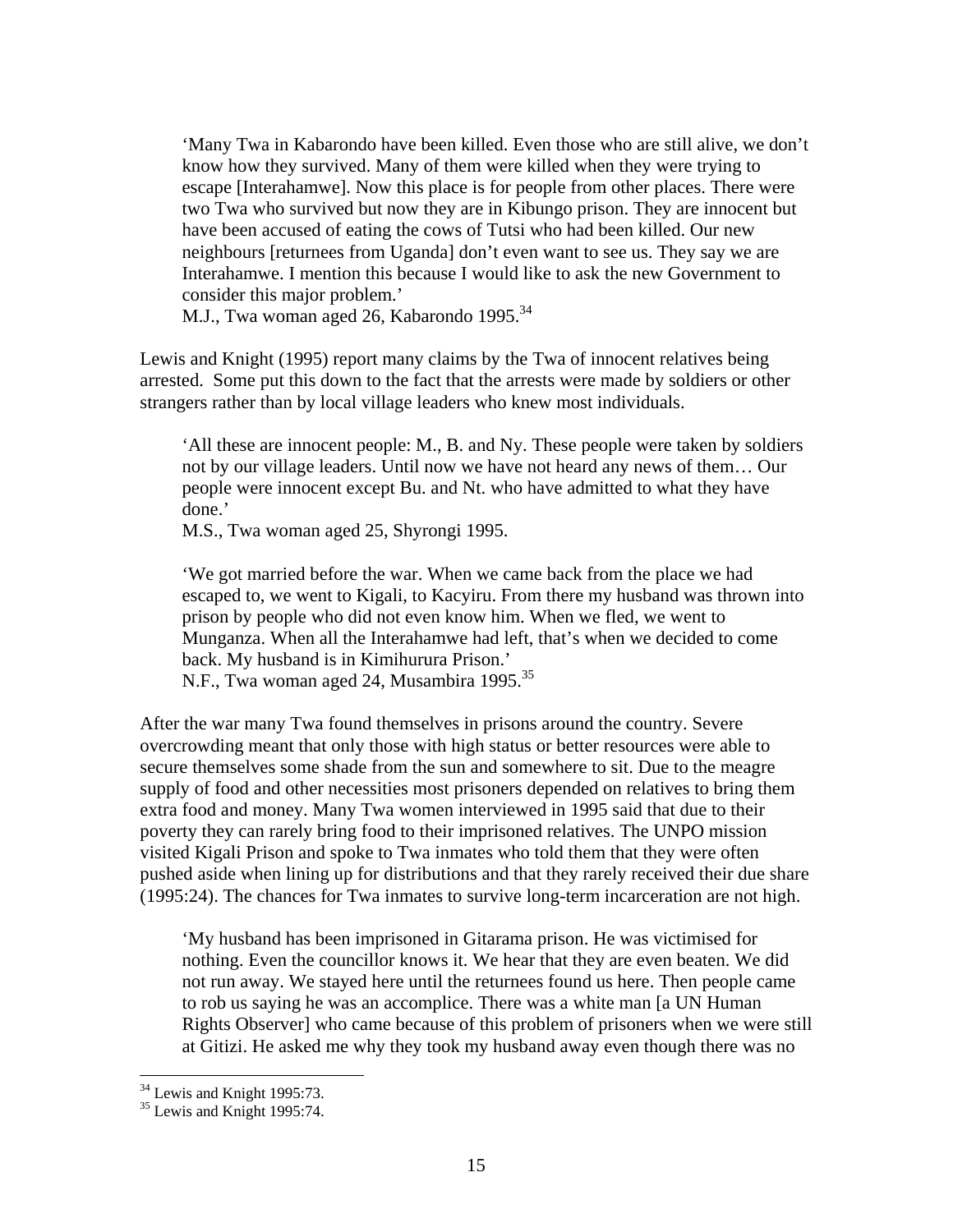proof that he was Interahamwe. We wish to be able to visit our prisoners. About three people were sent to prison and one has died in prison.' M. I., Twa woman aged 42, Tambwe 1995.<sup>[36](#page-15-0)</sup>

In some cases those arrested have simply disappeared.

'When we came back from exile people started to look for us. After three months my son was taken from us by force. It was around one a.m. Until now no one knows where he is and that is my worry.'

M. J., Twa woman aged 42, Tambwe 1995.<sup>[37](#page-15-1)</sup>

Those Twa who disappeared after their arrest are likely to have been executed. Lewis and Knight were told of several cases in which Twa had seen their relatives executed by RPF soldiers. Those who spoke were reluctant to raise these cases with the authorities for fear of causing themselves more trouble.

UNPO reports a number of massacres of Twa by RPF soldiers in the early days of the RPF take-over in June and July 1994. A Twa widow witnessed the arrest and execution of a group of displaced Twa returning home to Gitarama. Another man related that 70 inhabitants of his village, including 17 Twa, were forced by RPF to attend a meeting at the village market place on June  $6<sup>th</sup>$  1994. All those present, including his wife and four children were killed. Other reports include the killing of a group of displaced Twa searching for food in their old houses. On July  $18<sup>th</sup>$  1994 the RPF summoned a meeting in a village in Gitarama. There were several Twa among the more than 500 people who attended. All were killed.<sup>[38](#page-15-2)</sup>

The worry and uncertainty caused by so many people having disappeared during and after the war continues to be a major source of anguish to those who are left. Many have resigned themselves to the facts but are unable to comprehend why, like the woman from Tambwe quoted above: 'Maybe this is happening to us because we are Twa.' Despite all they suffered during the war and the loss of so many men afterwards, many Twa left in the countryside continued to be victimised by those around them. In one place visited in 1995 we saw children throwing stones at a group of Twa women with their infants. We asked why this was happening.

'Those throwing stones at us are mostly boys who are saying that our husbands are Interahamwe. Yet all the new commune officials know that we are innocent. The Interahamwe are presently in Tanzania and Zaire and not leaving there. It is other people coming from other places that say we are Interahamwe. But how can they know?'

K. B., Twa woman aged 38, Kanzenze 1995.<sup>39</sup>

<span id="page-15-0"></span> $36$  Lewis and Knight 1995:75.

<span id="page-15-1"></span>

<span id="page-15-3"></span><span id="page-15-2"></span>

 $\frac{37}{37}$  Ibid.<br><sup>38</sup> UNPO 1995:20-21).<br><sup>39</sup> Lewis and Knight 1995:77.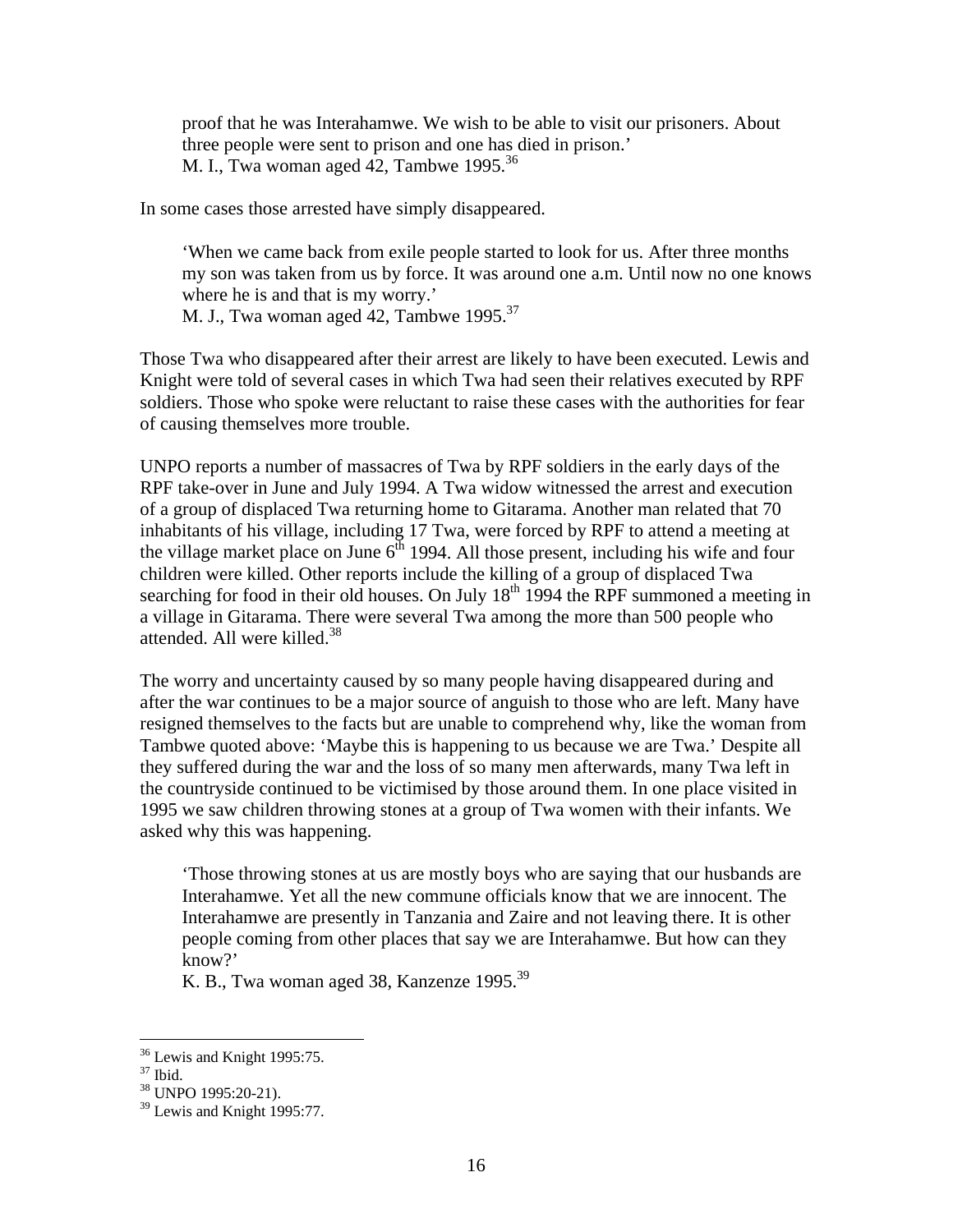Many Twa are simply at a loss to understand why so many horrors have been imposed upon them.

'When the war started we saw people running, so we fled as well to Gitarama. Then we were told by the RPF to return to our homes. We still live in our homes but they took our people who were innocent. I have lost three people since the war. We are very needy for food and clothing. There were atrocities done, anybody could be killed, Tutsi and even Hutu. But I wonder why we, the Twa, had to be maltreated?' M. J. Twa woman aged 30, Kanzenze 1995.<sup>[40](#page-16-0)</sup>

'None of the Twa wanted power or played with the politics of killing. Each Twa finds himself or herself without relatives and we have no idea why we had to suffer.'

P. J-B., Twa man aged 35, Kigoma 1995.<sup>[41](#page-16-1)</sup>

Mostly without allegiance to any side the Twa found themselves caught in the middle of a terrifying war in which they became victims irrespective of what they did or did not do. After miraculously surviving the mass killings and horrendous threats of Interahamwe without participating, many Twa then found themselves subjected to more persecution as they helplessly witnessed innocent relatives being thrown into prison, executed, disappeared or tortured, even sometimes having their land grabbed by strangers. To most the injustice is incomprehensible.

'What I do not understand is why every man who goes out does not come back. They [the new local authorities] say he should die. When we fled to a place called Munatobwe the people who were with us were killed by Interahamwe at the road blocks. When my husband returned from exile and we reached the commune of Musambira they accused him of being an accomplice to murder. He was victimised for nothing. How could they do it?

We the Twa have always been ignored, yet they call us Interahamwe and I am afraid they will kill me. Why are they making up all these lies against us? They say if my husband turns up they will kill him, and so he will stay in exile. They say we should go home to get photographs for identity cards. Yet if we go they will kill us. Moreover there is nothing to go back for.'

M.S. Twa woman aged 30, Musambira 1995.[42](#page-16-2)

For many Twa this situation could not be rationally explained, but was understood within the familiar idiom of discrimination: because they are Twa, people despise and hate them.

'When the war began we heard about it from Ruhango. My husband and I, with some other people, tried to escape. Everyone was fleeing in different directions. We were placed in refugee camps after two weeks. When the war ended we were told to

<span id="page-16-0"></span> $40$  Ibid.

<span id="page-16-1"></span> $41 \text{ Lewis}$  and Knight 1995:78<br> $42 \text{ Ibid.}$ 

<span id="page-16-2"></span>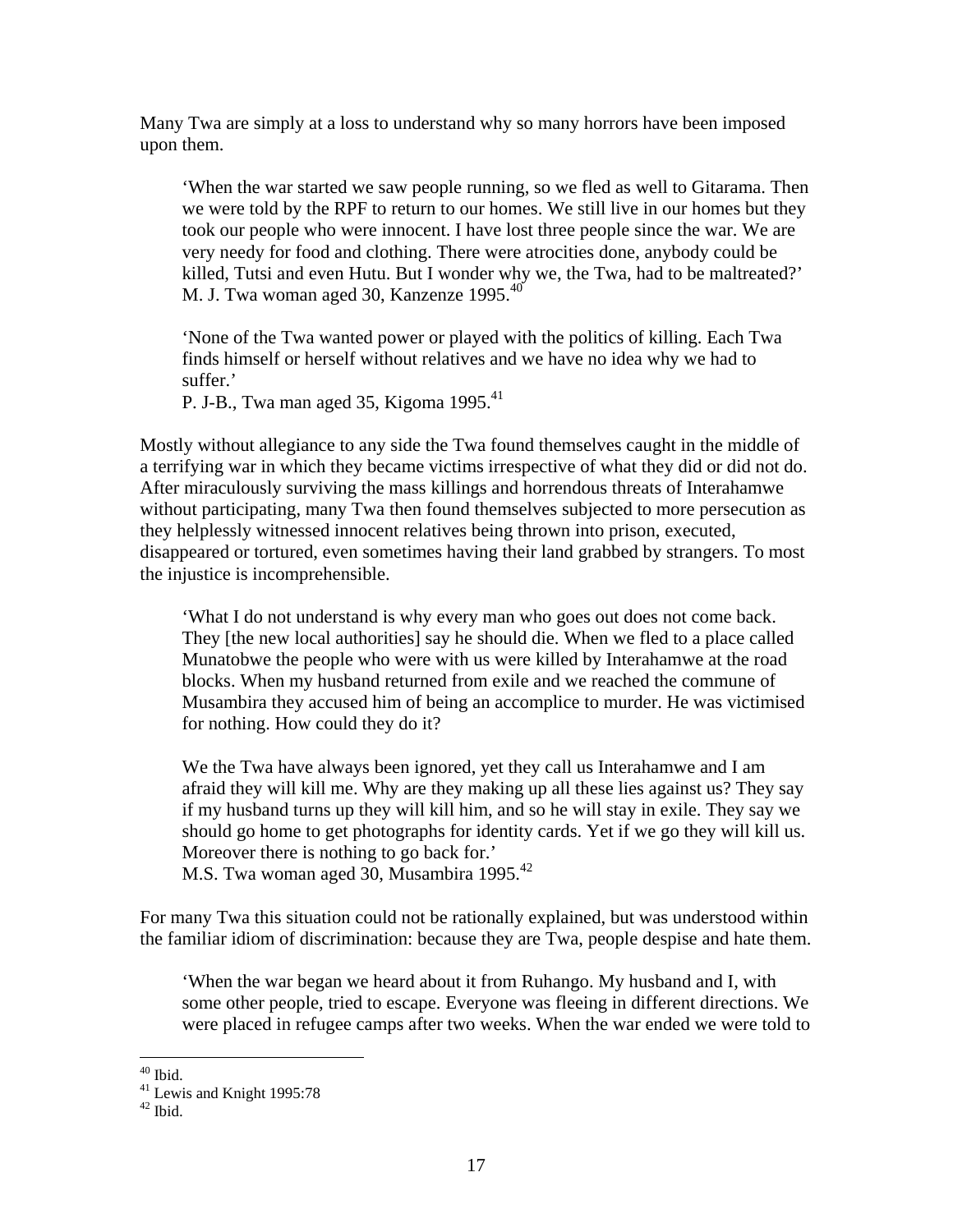go back to our homes and we went. Since we arrived soldiers started looking for my husband saying that he had taken part in massacres, which was not true. People from this area were killed by those who came from Kibungo.

'This is happening because we are not liked, which is why they decided to say the Twa were involved. For we Twa don't belong to any political party.

'But in the end my husband was thrown into prison in Gitarama. They were also saying that their wives were Interahamwe. Therefore we were supposed to be taken as well. Even though they [the husbands of Twa women] are innocent we get called Interahamwe which is very bad stigma. We were also charged thirty thousand francs (US\$125) saying that we had eaten Tutsi cows. We do not even have land to farm. The money we get from our pottery is being given to the leader of this village until we have paid up the thirty thousand - while feeding three children at the same time.

'All of these things were done because they don't like the Twa. These people do not even care about the children.' N.F. Twa woman aged 31, 1995.<sup>[43](#page-17-0)</sup>

#### **The loss of children and men**

During research in 1995 it became apparent that many of the men who escaped death during the war were put into prisons around the country. Most Twa villages were populated predominantly by elderly women and orphans.

'During this war Twa men are the ones who have been most affected. The majority of them have died and others have been thrown into prison. On the one hand we don't know why all these terrible things are happening to Twa people as we don't support anyone. This is very stressful because many innocent people have suffered for no reason.

'In this area of Kabarondo I am the only man still with my children. In Ruramira there are only old women: even their children [now adults] who managed to survive were put into prison. In other words, the place is destroyed.' S.S. Twa man aged 37, Kabarondo 1995.<sup>44</sup>

When visiting Twa villages in 1995 we did a census of those who remained. We compared these figures, where possible, with the census we had conducted in the same village in 1993, seven months before the beginning of the genocide. The comparison allowed us to estimate the extent of the Twa's losses. The table illustrates this:

<span id="page-17-1"></span><span id="page-17-0"></span>

 $^{43}$  Lewis and Knight 1995:78-9.<br> $^{44}$  Lewis and Knight 1995:79-80.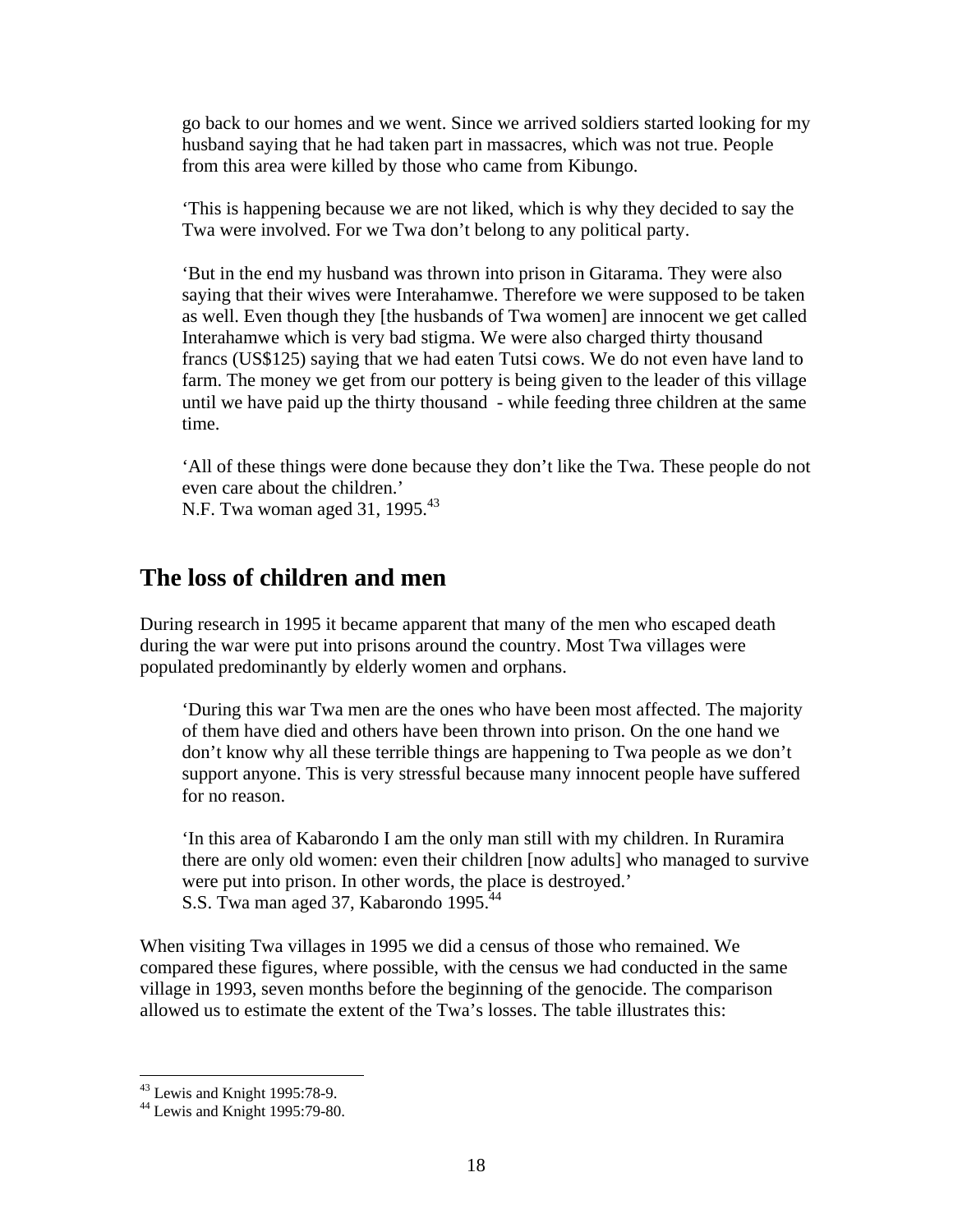| Location      |                 | 1993  |       |       | 1995  |       |                | Adults left in 1995      |                |
|---------------|-----------------|-------|-------|-------|-------|-------|----------------|--------------------------|----------------|
| Province      | Commune         | Child | Adult | Total | Child | Adult | Total          | Women                    | Men            |
| Kigali        | Shyrongi        | 168   | 90    | 258   | 34    | 26    | 60             | 15                       | 11             |
| Rurale        |                 |       |       |       |       |       |                |                          |                |
| Kigali        | Kanzenze        | 131   | 103   | 234   | 63    | 48    | 111            | 28                       | 20             |
| Rurale        |                 |       |       |       |       |       |                |                          |                |
| Kibungo       | Kabarondo       | 20    | 22    | 42    | 7     | 5     | 12             | $\overline{\mathcal{A}}$ |                |
| Kibungo       | Rotunde         | 61    | 63    | 124   | 21    | 31    | 52             | 23                       | 8              |
| Gitarama      | Kigoma          | 26    | 27    | 53    | 16    | 15    | 31             | 9                        | 6              |
| Gitarama      | Tambwe          | 25    | 32    | 57    | 31    | 20    | 51             | 15                       | $\overline{4}$ |
| Kibuye        | <b>B</b> wakira | 21    | 16    | 37    | 3     |       | $\overline{4}$ |                          | $\theta$       |
| <b>Totals</b> |                 | 452   | 353   | 805   | 175   | 146   | 321            | 96                       | 50             |

Table 1: Twa communities' censuses from 1993 and 1995.<sup>45</sup>

'We the Twa do not understand why we are being victimised. Moreover I find that nobody cares. We are only women here, our men have all perished. So we women now have no say whatsoever about our lives and we would like to know why we are being maltreated.'

M.O. Twa woman aged 18, Tambwe 1995.<sup>46</sup>

The results suggest that approximately 40 per cent (about 11,000 people) of the 1993 Twa population were still living in Rwanda in 1995[.47](#page-18-2) The UNPO mission found that approximately 30 per cent of the pre-war Twa population (8-10,000 people) were in refugee camps outside Rwanda (1995:28). The appalling conclusion is that up to 30 per cent of the Rwandan Twa died or were killed between October 1993 and June 1995. The majority of those left in Rwanda in 1995 were poverty stricken women and children with few sources of income and inadequate land.

Of the 30 per cent of the Rwandan Twa who died or were killed during the mass killings and ensuing war the majority of victims were Twa children and men. Some of the problems facing men have been described. Children were especially vulnerable to the perils of war and life as refugees. Twa children have suffered excessively.

## **Rebuilding**

The burden of rebuilding a home, feeding and caring for the remaining children is now mostly the responsibility of women alone. Without men to help them life has become desperately difficult. Poverty-stricken women and children today dominate most Twa communities in Rwanda. They are mostly illiterate, have few sources of income, inadequate land, and their poverty is compounded by the discrimination they continue to suffer from non-Twa.

<span id="page-18-0"></span><sup>&</sup>lt;sup>45</sup> Based on Lewis and Knight 1995:81.<br><sup>46</sup> Lewis and Knight 1995:81.<br><sup>47</sup> Ibid.

<span id="page-18-1"></span>

<span id="page-18-2"></span>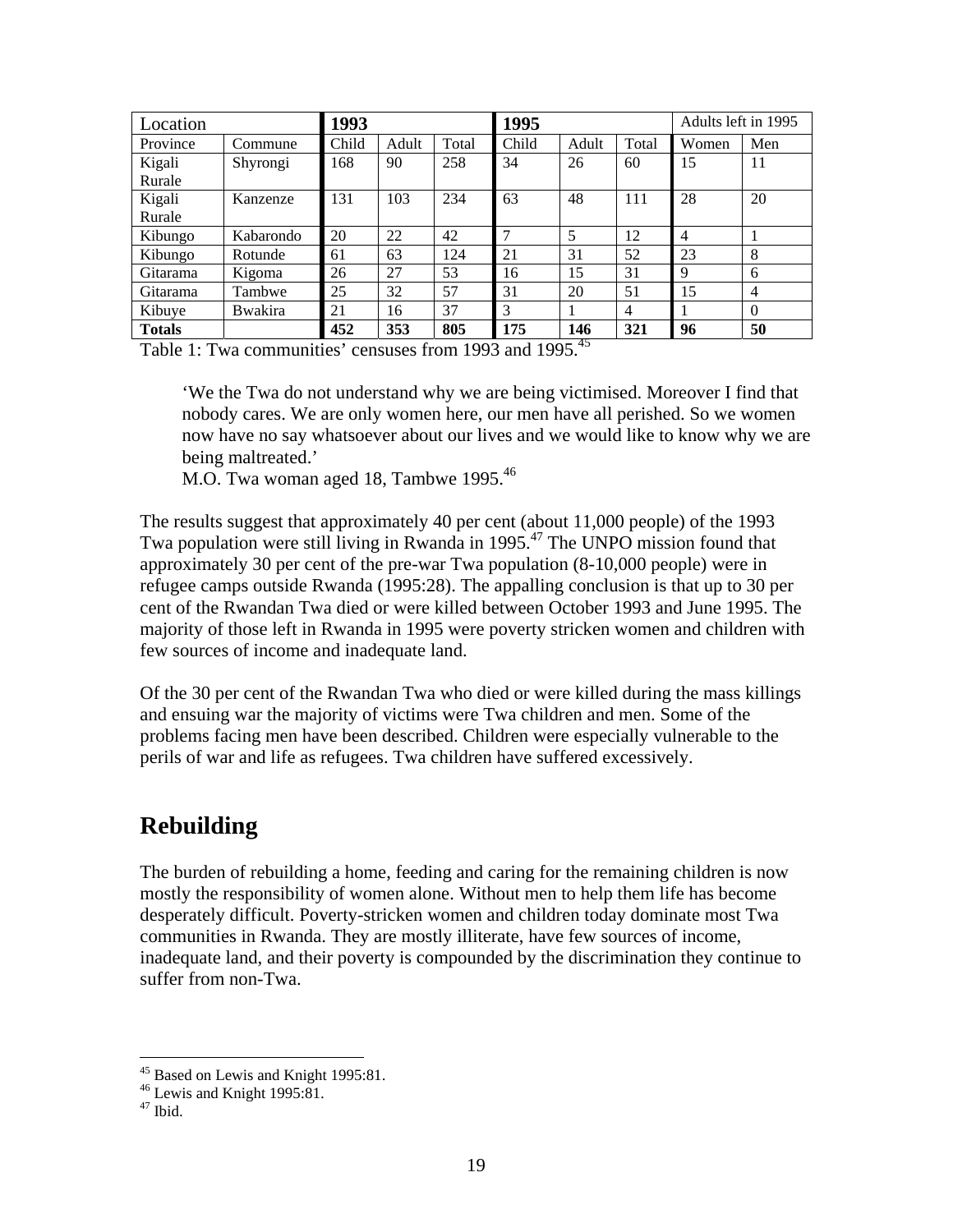The plight of the Twa of Rotunde is illustrative of the entrenched problems facing Twa communities attempting to rebuild their lives. Before the genocide Rotunde boasted a large and renowned community of Twa. In 1993 there were 124 people in 32 households. In 1999 only around 60 people remained, living in 27 households. Only one consisted of an adult woman and man. Widows or single mothers managed all the other households. Many of the household heads are elderly women caring for the orphans of their siblings and children. Despite support from a sympathetic mayor the situation of these households is dire.

They are in a poverty trap. The Rotunde widows explained that their entire working day is occupied just obtaining some food for the children they care for. The pressures of finding food to feed these children were immense, and many of the elder women complained that their bodies were tired from the daily agricultural labouring they had to do for other people in order to earn a day's meal. Even when these families received some aid in the form of agricultural tools, household implements and seeds, the marginality of their subsistence strategies and consequent frequent food shortages, resulted in many of the women selling or consuming these items to get food.

In order to get help from NGOs these women had to form an association registered by the commune. When these women did manage to form an association many members failed to attend meetings and other association activities. Finding extra time to work for the association proved impossible for most of them. Their difficulties in achieving community cooperation are aggravated by the individualism that destitution encourages.

The greatest worry facing this community at the time of my last visit in 1999 was the extensive building of an '*imidugudu*' village for 'war survivors' being undertaken by the Ministry for Public Works (Minitrap). At the time of visiting many of the Twa faced obligatory resettlement as new houses were going to be built on their land. The Twa explained that because their huts were not made from durable materials like brick and iron sheeting, their land was being compulsorily bought by Minitrap for redevelopment. Although they acknowledged that they would receive compensation, previous experience made them fear that they would be cheated out of the money quickly because of their innumeracy. They worried that they would end up with no money and no land.

The Twa widows complained that only Tutsi widows are given support, the Twa and Hutu widows were not considered for rehousing. A complaint echoed in other parts of Rwanda.

 'We Twa war widows live in great poverty and we have no houses. We have nowhere to live. Our homes were demolished. We can't repair them because we are only women here. The government only builds houses for certain people, but not for us. We are not included. … Only the Tutsi get help in our region.' Twa woman aged 35, Rwanda. July 1999.

In the rare cases where Twa have succeeded in getting houses in mixed *imidugudu*  settlements Jackson (2003:17) reports that there are many disputes with neighbours, who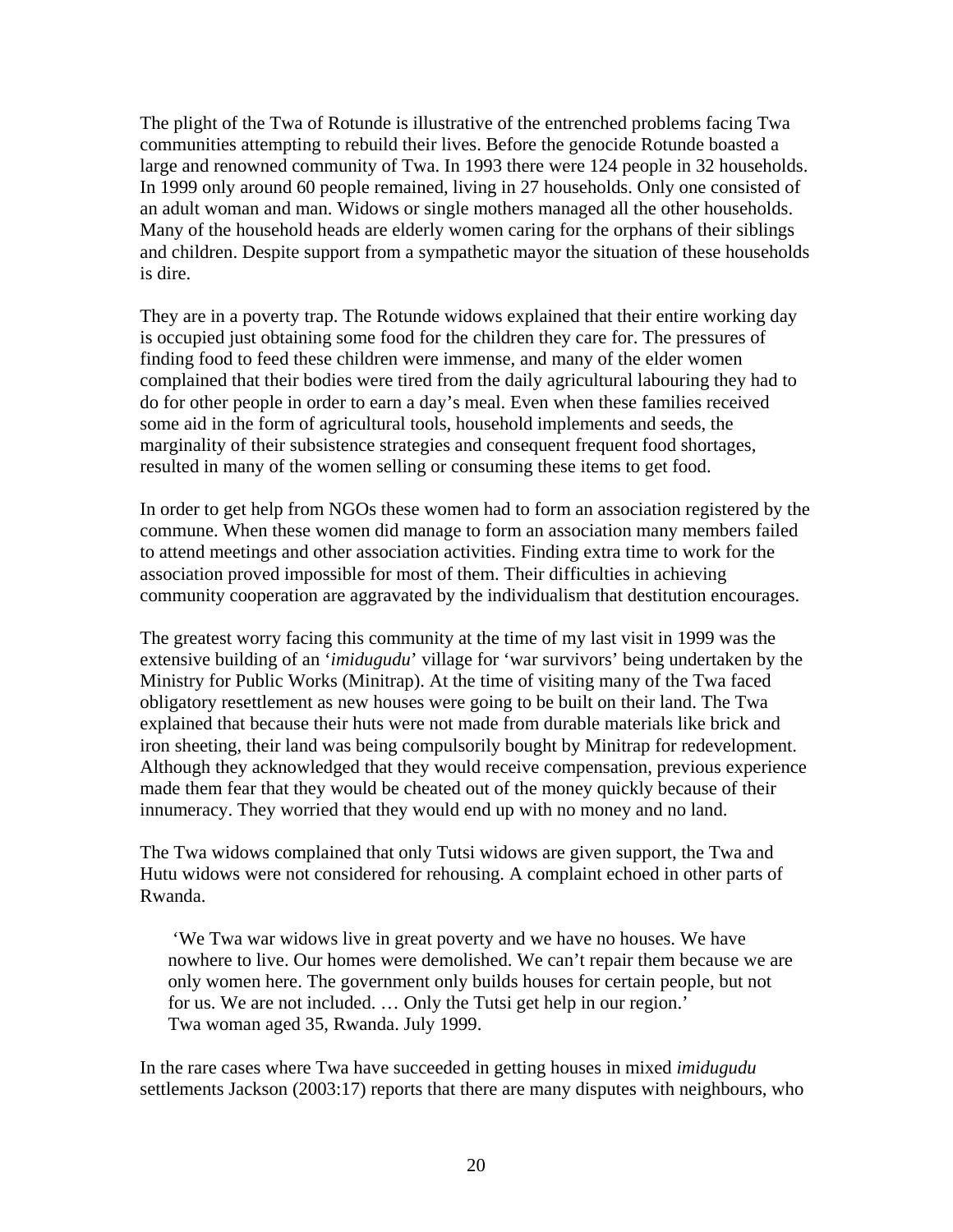accuse them of trespassing on fields and causing a nuisance with the smoke from potfiring. In one settlement on the outskirts of Kigali the Twa are so fed up with the constant tensions that they are considering abandoning their hard won houses to go elsewhere. Twa organisations play an important role in supporting Twa in such situations by seeking solutions acceptable to the parties involved.

The post-war Rwandan government's de-emphasis on ethnic identity has had some positive effects. Public discrimination against Twa is less pronounced. Other people are now more likely to sit with Twa and some even share food and drink. However private and less open forms of discrimination still widely occur. Despite the policy against identifying people ethnically, Rwandan Twa still feel discriminated against on the basis of being Twa. As this chapter documents, this has been particularly evident in unjustified accusations against Twa over their war-time activities. In addition discrimination continues to occur in access to jobs, education, land, natural resources, justice and to the benefits of development projects. Although there has been some improvement since 1993 deeply held prejudice does not disappear by government decree.

The specific problems facing those Twa left in Rwanda are not adequately addressed by current government development strategies. Additionally, those who try to address Twa issues are often accused of favouritism and even prevented from doing so. If the Twa are to take their places as full citizens of Rwanda they need an approach that takes account of the unique problem facing them: that of their extreme discrimination and marginalization by non-Twa. Their small numbers, lack of education and organizational skills, and the effects of generations of discrimination, exploitation and poverty, now dramatically worsened by the absence of so many men, compound this problem.

## **The emergence of representation**

 $\overline{a}$ 

Despite their extensive marginalization, in 1991 some Twa succeeded in setting up the first representative organizations of Twa people. The Association Pour la Promotion des Batwa was founded in Rwanda to promote Twa human rights, and to assist Twa to improve their standard of living.<sup>48</sup>

The courage and persistence of these associations have inspired the formation of other Twa groups, most recently in Burundi and Uganda. The Twa are now embarked on a process which will hopefully enable them to represent themselves effectively at local, national and international levels. They are now aware of, and participating in, the international movement supporting minority and indigenous rights. Indeed their example has helped stimulate the emergence of a regional network of forest hunter-gatherer organizations across Central Africa.

<span id="page-20-0"></span><sup>&</sup>lt;sup>48</sup> Jackson (1999) outlines the history of these associations, including the Congolese Twa's association PIDP-Kivu, also founded in 1991.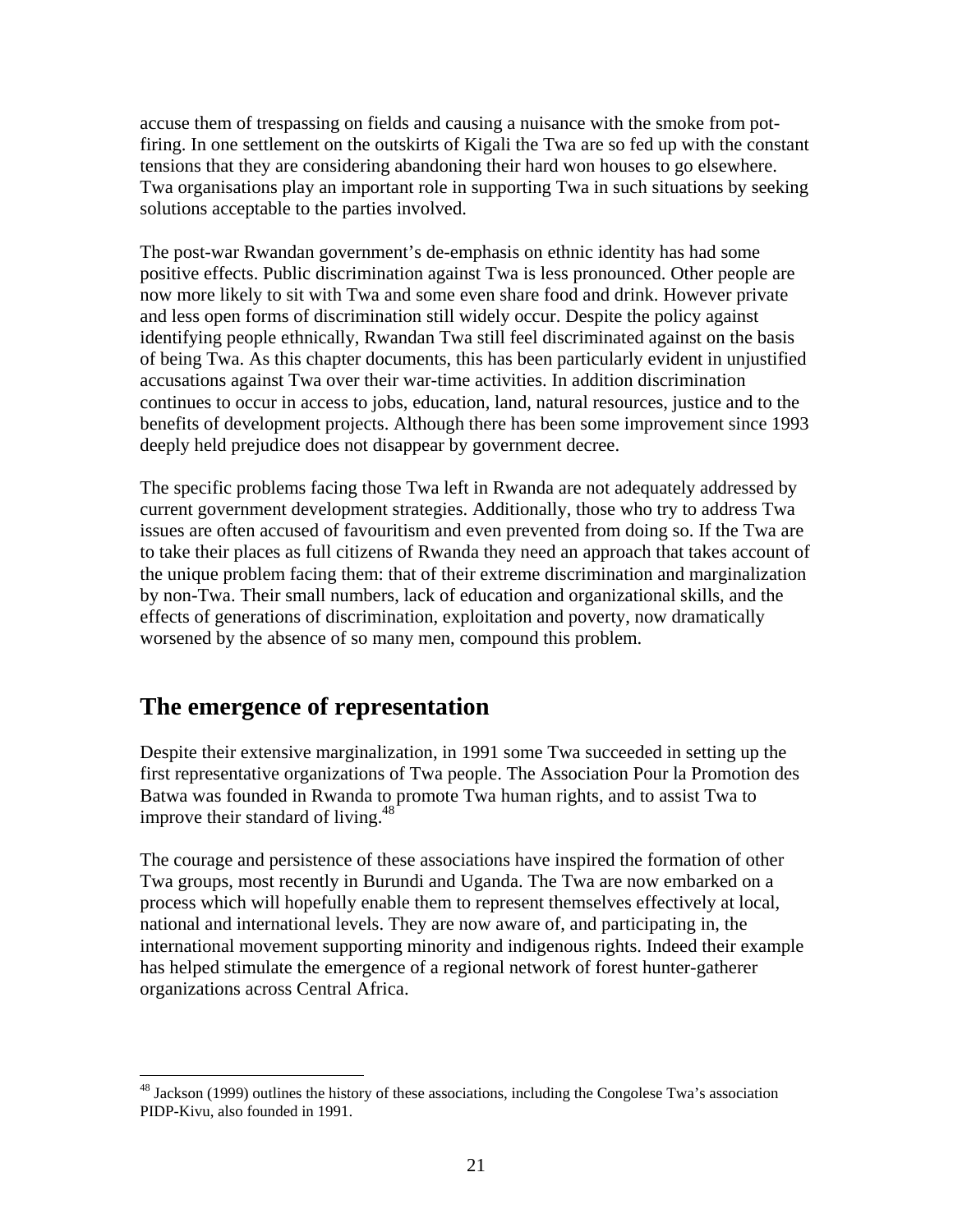The majority of Rwandan Twa are unable to enjoy most aspects of modern society: equal access to state support, to the right to self-determination, to education, justice, health care, and property holding. The problems are aggravated by official objections to singling out the Twa for special provision. The severe discrimination and poverty they daily experience has alienated many from their traditional culture and values. Most Twa find themselves with neither a viable traditional life nor with access to the benefits of modern society.

The Twa are probably the most vulnerable group in Rwanda and the Great Lakes Region more generally. Although there are other vulnerable groups in the region, the Twa case is singular because of the generations of extreme discrimination other people have practised against them. Their case is special and requires special and distinctive action to resolve it.

The discrimination from which they suffer is based on ethnic identity and imposed on the Twa by non-Twa people. Ethnic discrimination is clearly a very serious problem in the region. The attention has been on Hutu and Tutsi relations. However, improvement of conditions for the Twa is likely to be an important indicator of genuine improvement regarding ethnic, social, economic and political conditions in Rwanda. It is now time to address the prejudice expressed by other groups towards the Twa. To achieve this the Twa will require committed government, international and popular support.

#### **References**

Association Pour la Promotion des Batwa. *Visites et recensement des familles Twa,* unpublished report. APB: Kigali, 1997.

CAURWA. *Preliminary survey of Twa households, Cyangugu Province*, unpublished report. CAURWA@rwanda1.com: Kigali, 2002.

Africa Rights. *Rwanda: Death, Despair and Defiance*, 2<sup>nd</sup> edition, Africa Rights: London, 1995.

Government of Rwanda, Ministry of Finance. *A Profile of Poverty in Rwanda. An Analysis Based on the Results of the Household Living Conditions Survey 1999-2001,*  Ministry of Finance: Kigali, 2002.

Jackson, Dorothy. 'Some recent international initiatives in Equatorial Africa and their impacts on forest peoples', in *Central African Hunter-gatherers in a Multidisciplinary Perspective: Challenging Elusiveness,* edited by K. Biesbrouck, S. Elders and G. Rossel, CNWS, Universiteit Leiden, 1999. Pp. 279- 90.

Jackson, Dorothy. *Twa Women, Twa Rights in the Great Lakes,* Minority Rights Group Report, Minority Rights Group International: London. 2003.